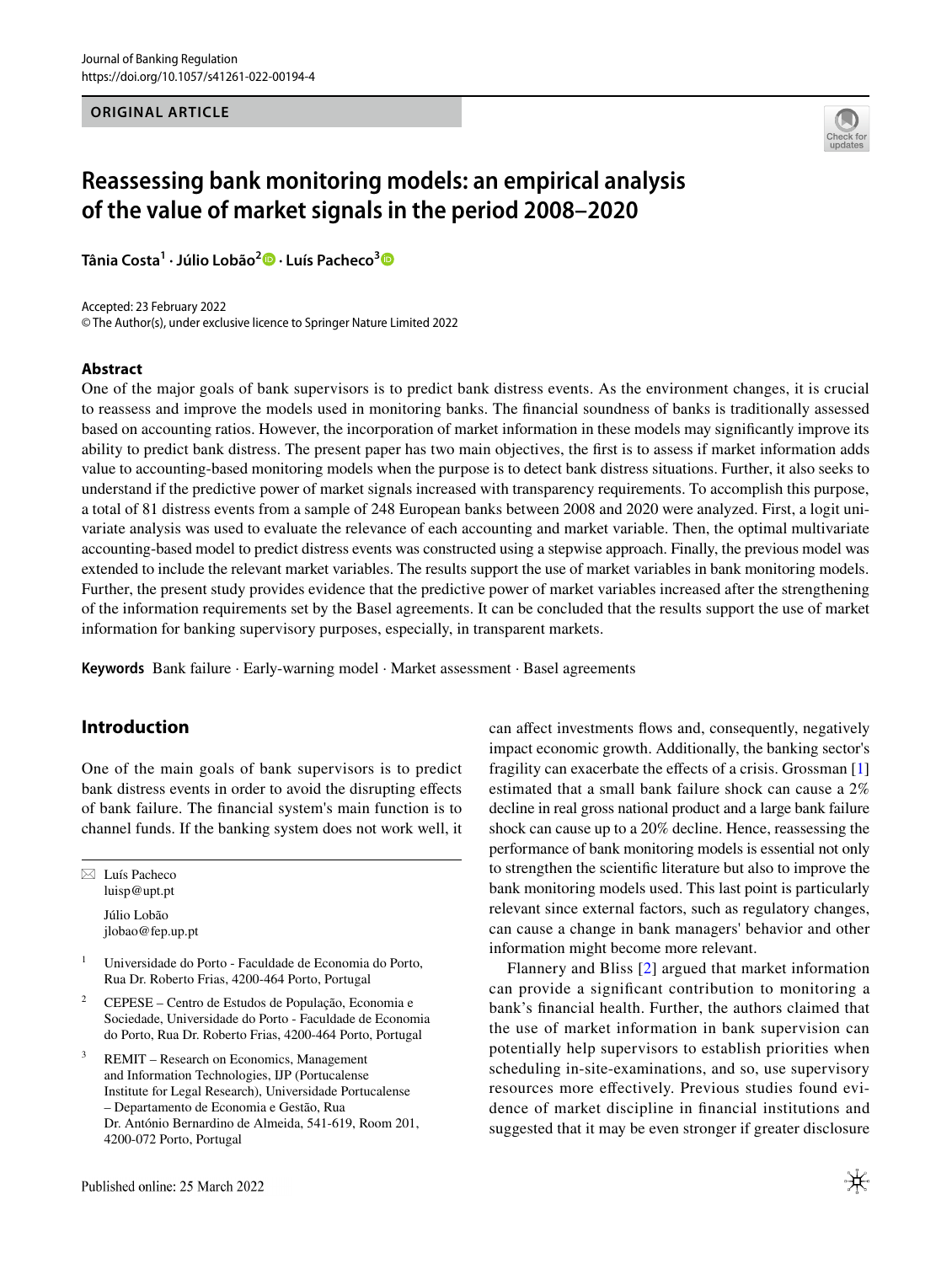and transparency of fnancial information were required [[3–](#page-20-2)[7](#page-20-3)]. Precisely, one of the most noteworthy bank regulations, the Basel agreements have been focused on enhancing banks' transparency by increasing both the quantity and the quality of the banks' information requirements.

The present paper aims to analyze if market information provides a valuable complement to accounting-based bank monitoring models. Additionally, this paper seeks to understand if the introduction of Pillar 3 afected the predictive content of market information over bank distress.

To accomplish the mentioned goals, a sample of 248 European banks was analyzed from 2008 to 2020 containing a total of 81 distress events. First, a univariate logistic analysis of accounting variables was performed to discover the most relevant variables. Then, a stepwise approach was used to fnd the optimal multivariate accounting-based model to predict bank distress events. Similarly, to analyze the individual importance of market indicators was performed a univariate logistic assessment. Finally, the accounting model was extended to include the most signifcant market variables. The results support the hypothesis that the information disclosure requirements of Pillar 3 positively afected the importance of market variables to predict bank distress events.

There was not found any other recent research that seeks to understand if the introduction of Pillar 3 changed the predictive power of market variables in bank monitoring models. An earlier example is Oliveira and Raposo [[8\]](#page-20-4), which examined the relationship between regulation, market discipline and banking distress, applying a multivariate logit model to an international sample of 586 banks from 21 European countries in the period between 2000 and 2012. The authors found that market discipline is a good indicator in signaling banking distress, that is, market discipline has penalized more banks with a higher likelihood of being in distress. Therefore, they concluded that Basel III was on the right path to mitigate the probability of occurring new banking crisis. Our empirical study updates and complements the current literature by adding an important contribution regarding the performance of bank monitoring models through time and the impact of information disclosure requirements on them. Additionally, in methodological terms, this research uses a multiple-criteria approach to detect distress events, namely, by including explicit failure or liquidation, rating downgrade, and state intervention. This study stands out by examining numerous ECB press releases and other official communications regarding state interventions in banks. In summary, the results suggest that market signals can help to predict bank distress events and that a higher level of transparency further improves their relevance. These fndings are pertinent to guide regulators in future discussions regarding information disclosure requirements and the introduction of market signals in the banking supervisory process.

The structure of the paper is the following. "[Literature](#page-1-0) [review and hypotheses development](#page-1-0)" section discusses the most relevant literature including the concept of bank distress, the traditional models used to predict a bank's fnancial condition, the benefts of including market information, and an overview of the most recent regulatory changes. Then, to conclude, the main hypotheses will be presented. "[Data](#page-5-0) [and methodology"](#page-5-0) section describes the data and methodology used, and "[Results](#page-10-0)" section presents and discusses the results. In ["Robustness test](#page-17-0)" section, the robustness of the models will be assessed and the fnal section presents the conclusions.

# <span id="page-1-0"></span>**Literature review and hypotheses development**

#### **Distress events**

There are diferent approaches to identify bank distress events in the literature. In the studies that examined the US market, the authors used either explicit bank failures or supervisory ratings  $[3, 9-11]$  $[3, 9-11]$  $[3, 9-11]$  $[3, 9-11]$  $[3, 9-11]$ . However, in Europe, explicit bank bankruptcies are rare and supervisory ratings are not available. In the literature are found two options to solve this issue. It can be used an extended version of bank failure that includes not only bankruptcies but also liquidations, defaults, state interventions, and forced mergers [\[7](#page-20-3), [12](#page-20-7)[–14](#page-20-8)]. Alternatively, it can be used ratings from the rating agencies (Moody's, Standard&Poor's, and Fitch) as a proxy for a bank's fnancial health. Rating agencies have introduced bank ratings that only focus on the economic and fnancial soundness, which means, without taking into account possible external support—the Moody's Bank Financial Strength (MBFS) and the Fitch IBCA Individual (FII) rating. These ratings are claimed as more appropriate to identify distress events [[15](#page-20-9)] and were used by Gropp, Vesala, and Vulpes [[16\]](#page-20-10), Distinguin, Rous, and Tarazi [[17\]](#page-20-11) and Miller, Olson, and Yeager [\[18](#page-20-12)], among others.

#### **Traditional approach: accounting indicators**

Given the importance of the banking system for the whole economy, assessing banks' risk is extremely relevant. One of the most used tools is the CAMELS rating system, an internal supervisory tool for evaluating the soundness of fnancial institutions. As described in the Commercial Bank Examination Manual [[19\]](#page-20-13), the CAMELS rating system uses fnancial ratios to assess the overall fnancial soundness of banks and it is focused on fve components: (C) the bank's capital level; (A) the adequacy and quality of the bank's assets; (M) the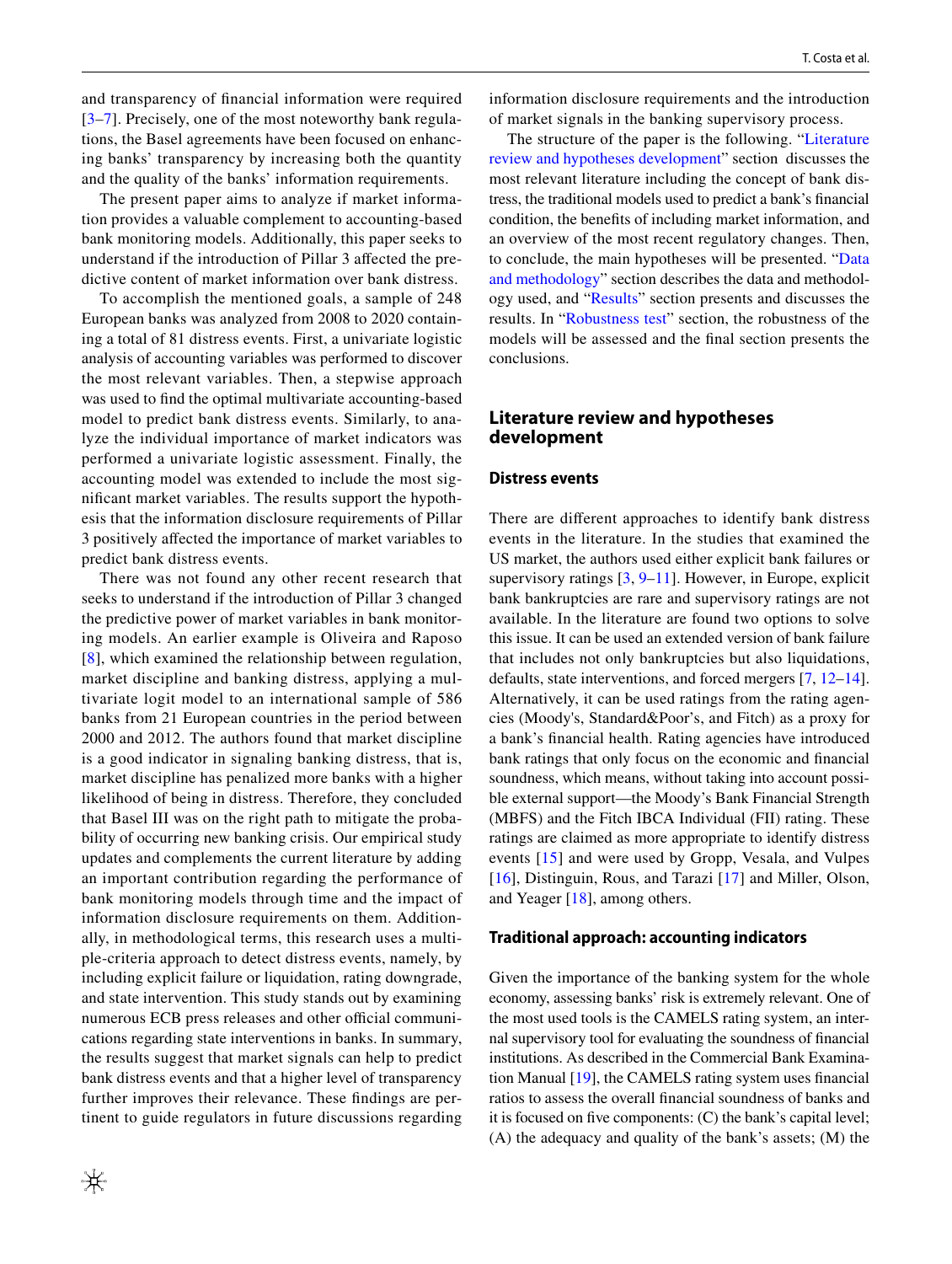management namely its ability to identify, measure, monitor, and control the risks of the bank's activities while ensuring the soundness and efficiency of the bank's operation and the compliance with applicable regulations; (E) the quantity, sustainability, and trend of the bank's earnings; (L) the adequacy of the bank's liquidity position; and, lastly, (S) sensitivity of the bank to market risk.

Several studies show the efectiveness of using accounting indicators to assess the risk class of banks or predicting bank failure [[20,](#page-20-14) [21](#page-20-15)]. Cole and Gunther [\[22\]](#page-20-16) studied bank survival and bank survival time. The authors found that basic indicators of a bank's condition, such as capital, troubled assets, and net income, are signifcantly related to the timing of bank failure. Yet, liquidity indicators are not found to be important determinants and asset size appears to not be related to the bank's survival time. Alternatively, Cole and White [\[9](#page-20-5)] revealed that CAMELS proxies, namely capital adequacy, asset quality, earnings, and liquidity, are powerful predictors of the failure of commercial banks during 2009, similar to the results on the 1985–1992 banking crisis. With a more recent sample, Cleary and Hebb [[23](#page-20-17)], using discriminant analysis to examine the failure of 132 US banks over 2002–2009, stated that capital and loan quality and bank proftability appeared to be the most important variables.

Regarding European banks, Männasoo and Mayes [[24\]](#page-20-18) showed that CAMELS factors have an important role in distress detection and warning and Poghosyan and Cihak [[7\]](#page-20-3) revealed that asset quality and earning profles of EU banks are important determinants of bank distress, next to leverage. Additionally, Filippopoulou et al. [\[25\]](#page-20-19) suggested that specifc banking variables are on average more important than macroeconomic variables for predicting systemic banking crisis in the Eurozone.

# **Market indicators**

Market information has desirable characteristics that are not present in accounting-based indicators. Market information is (1) forward-looking, (2) frequent and widely available, and (3) can be used in a diversity of ways to extract information and calculate risk measures from market prices [[26\]](#page-20-20).

Market participants have a strong incentive to collect and evaluate information to accurately assess the potential risks and rewards [[11](#page-20-6)]. Even though market participants have less access than supervisors to banks' information, the information obtained during the examinations performed by the supervisors becomes outdated. Market investors evaluate a bank continuously, hence providing more recent data to predict distress events. Accordingly, Berger et al. [\[27\]](#page-20-21) concluded that supervisory assessments are generally less accurate than either stock or bond market indicators in predicting future changes in performance, except when those assessments derive from a recent on-site inspection visit. Thus, regulators may apply information embedded in market prices and trading patterns to improve off-site monitoring models.

Given the above, market information can be used to complement supervisory and accounting information in assessing banks' risk by adding a new source of information. It can improve the supervisors' responsiveness to emerging risks, especially in-between examinations. Additionally, market signals also provide quantitative rankings of risk that can help in the comparative evaluation of supervisory priorities [\[28](#page-20-22)]. But as Feldman and Levonian [[29\]](#page-20-23) explained there is a difficulty of detecting and measuring market signs given the multiple ways of interpreting the data and no clear orientation.

To understand the contribution of market signals is important to analyze the two main categories, equity and debt market signs. Furlong and Williams [[5\]](#page-20-24) extensively discussed the diferences between debt and equity signals. In short, debt holders are more concerned about the downside risk while equity holders look at both downside and upside potential. Yet, the previous ones are still interested in identifying the bank's risk profle accurately to evaluate the risk-return trade-of.

## **Debt signals**

Debt holders demand a larger risk premium as the risk increase. These signals from the bond market may help to predict distress events in banks. Several studies showed that the price in the debt market is sensitive to the risk profle of the issuing bank [\[5](#page-20-24)]. Flannery and Sorescu [\[4](#page-20-25)] revealed that subordinated debenture yields are correlated with the bank's risk indicators for a sample of banks between 1983 and 1991. Evanoff and Wall  $[30]$ , analyzing data from 1990 to 1999, concluded that subordinated yields have as good or more predictive power over the supervisor's ratings than accounting information. Jagtiani and Lemieux [\[6](#page-20-27)] examined banks that failed during the period 1980–1995 and found that bond spreads start rising as early as six quarters before failure.

Similarly, the spread paid on a Credit Default Swap (CDS) should refect the riskiness of the fnancial institution since it is based on the credit risk of the reference entity. Thus, if the CDS market is as liquid as the bond market, it should provide even better signals. Analyzing the ratings agencies' announcements from 2000 to 2002, Norden and Weber [[31](#page-20-28)] found that CDS and stock prices predict rating downgrades. In addition, Flannery et al. [\[32](#page-20-29)] conclude that CDS spreads incorporate information more quickly than credit ratings and Ötker-Robe and Podpiera [\[33\]](#page-20-30) suggested that CDS pricing can be used for bank assessment for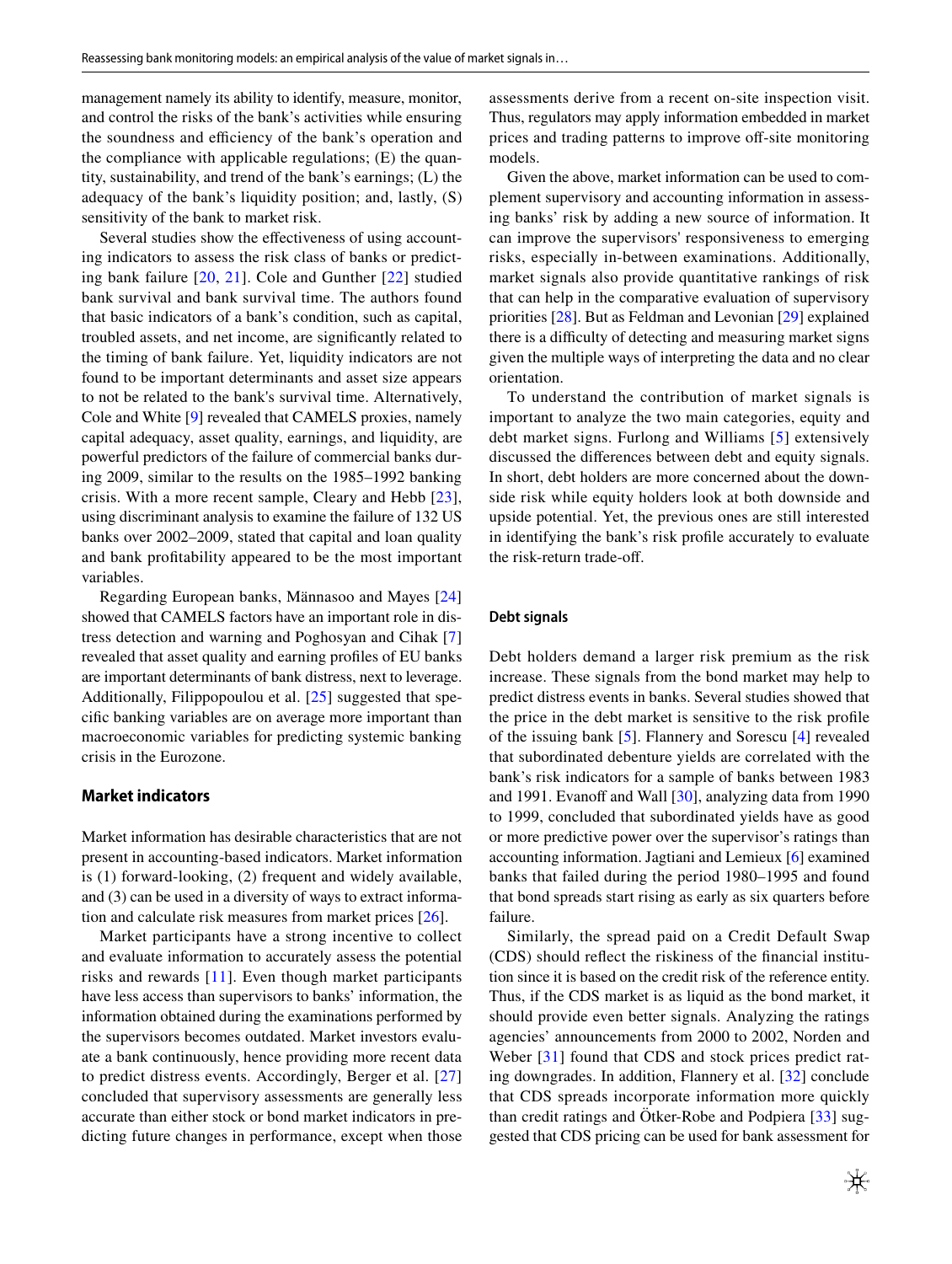European large complex fnancial institutions. Yet, not all banks have underlying CDS limiting the use of this signal.

It should be emphasized that bond market signals are afected by implicit state guarantees. Balasubramnian and Cyree [[34\]](#page-21-0) examined the default risk sensitivity of yield spreads on bank-issued subordinated notes and debentures (SND) during the period 1994–1999 for a sample of US banks. The authors concluded that SND yield spreads are sensitive to conventional frm-specifc default risk measures before the bailout period but not after. Cutura [[35\]](#page-21-1) studied European banks' bond yields around the introduction of the EU's Bank Recovery and Resolution Directive (BRRD) in 2014. The BRRD specifed that bonds maturing after 2016 would be subject to "bail-in" in case of failure. Comparing bonds maturing after and before 2016, the results strongly suggested that the BRRD improved market discipline in the European banking sector.

These studies show that the use of bond market information in models to predict bank failure is less efective when there are implicit guarantees. Even though debt holders are sensitive to default risk they are not necessarily sensitive to a banks' risk profle when there are perceived government guarantees.

## **Equity signals**

Assuming the market is reasonably efficient, the information about potential banks' problems will be translated into their stock prices. Pettway and Sinkey [[36](#page-21-2)] analyzed US banks in the 1970s and concluded that equity price and returns provide signals about banks' condition. Similarly, Hall, King, Meyer, and Vaughn [[37\]](#page-21-3) tested the ability of market investors and supervisors to assess risk for a sample of US banks. The authors concluded that both equity investors and regulators scrutinize credit risk to a similar degree.

Curry et al. [[10](#page-20-31)] analyzed 99 US banks during 1989–1995, 16 quarters before the failure. The authors examined the long-term pattern of market variables and extended traditional accounting-based models to include the most relevant market data. The results revealed a pattern in returns, market-to-book value of equity, dividends and return volatility. However, trading activity and skewness do not exhibit a consistent failure-related trend. Regarding the predictive content of equity market variables, the results showed an improvement of the failure-predictive content compared to traditional accounting-based models. Moreover, the relative accuracy of the extended model increased as the time to the date of failure also increased. The same authors showed in a subsequent article that equity data adds signifcant value in forecasting the BOPEC rating upgrades. The market variables include price variation, excess quarterly returns, standard deviation of quarterly returns, market-to-book of equity, and quarterly turnover of shares. The model demonstrated robustness up to 4 quarters of previous rating change [[3\]](#page-20-2).

Alternatively, Gunther et al. [\[11\]](#page-20-6) used the expected default frequency (EDF), testing whether EDF added information regarding the bank's fnancial safety and soundness, measured by supervisory ratings. The results revealed that stock prices help to predict the fnancial condition of banks. Nonetheless, especially for the largest organizations, inspections produce relevant information not included in the model.

Moreover, Cannata and Quagliariello [[38](#page-21-4)] established that accounting and equity indicators contain diferent information and indicators based on the option pricing framework seem to be better at identifying banks' specifc riskiness. The results also demonstrated the informative content of equity-based variables and their complementarity with supervisory information. Further, the short-interest ratio was used by Balasubramnian and Palvia [[39\]](#page-21-5) as an equity signal, and the authors concluded that short interest in the bank's equity increases before downgrades in supervisory ratings but does not decrease before upgrades. However, the use of the options market and short interest variable for monitoring purposes is limited given the lack of data.

### **Debt and equity signals**

Some researchers studied the value of using both debt and equity signals. Bliss and Flannery [\[40\]](#page-21-6) found that equity and bond prices move in the same direction more than half the time. Moreover, Krainer and Lopez [\[41](#page-21-7)] tested the predictive content of returns and spread bonds yield. The authors concluded that equity and bond market investors possess diferent but complementary information that appears to be useful for explaining rating upgrades and downgrades. These fndings are consistent with the ones of other authors [[5,](#page-20-24) [16,](#page-20-10) [27\]](#page-20-21).

Debt holders care about expected losses deriving from default and not about returns in non-default situations; therefore, it may seem logical to rely on debt market signs to assess banks' distress probability. However, the bond market tends to be relatively less liquid than the equity market, and thus the bond spreads may be noisy [[16\]](#page-20-10). Further, debt signals are afected by government implicit guarantees.

To illustrate, Gropp et al. [\[16\]](#page-20-10) used distance to default and subordinated bond spreads to predict bank fragility. The results suggested that the equity indicator has higher predictive content and it is the frst to signal potential problems. Similarly, Kwan [[42\]](#page-21-8) studied the relationship between stock and bonds and concluded that stocks lead bonds in refecting frm-specifc information. Further, Gropp and Richards [[43\]](#page-21-9), using a sample of European banks from 1989 to 2000, concluded that monitoring banks' risk through debt holders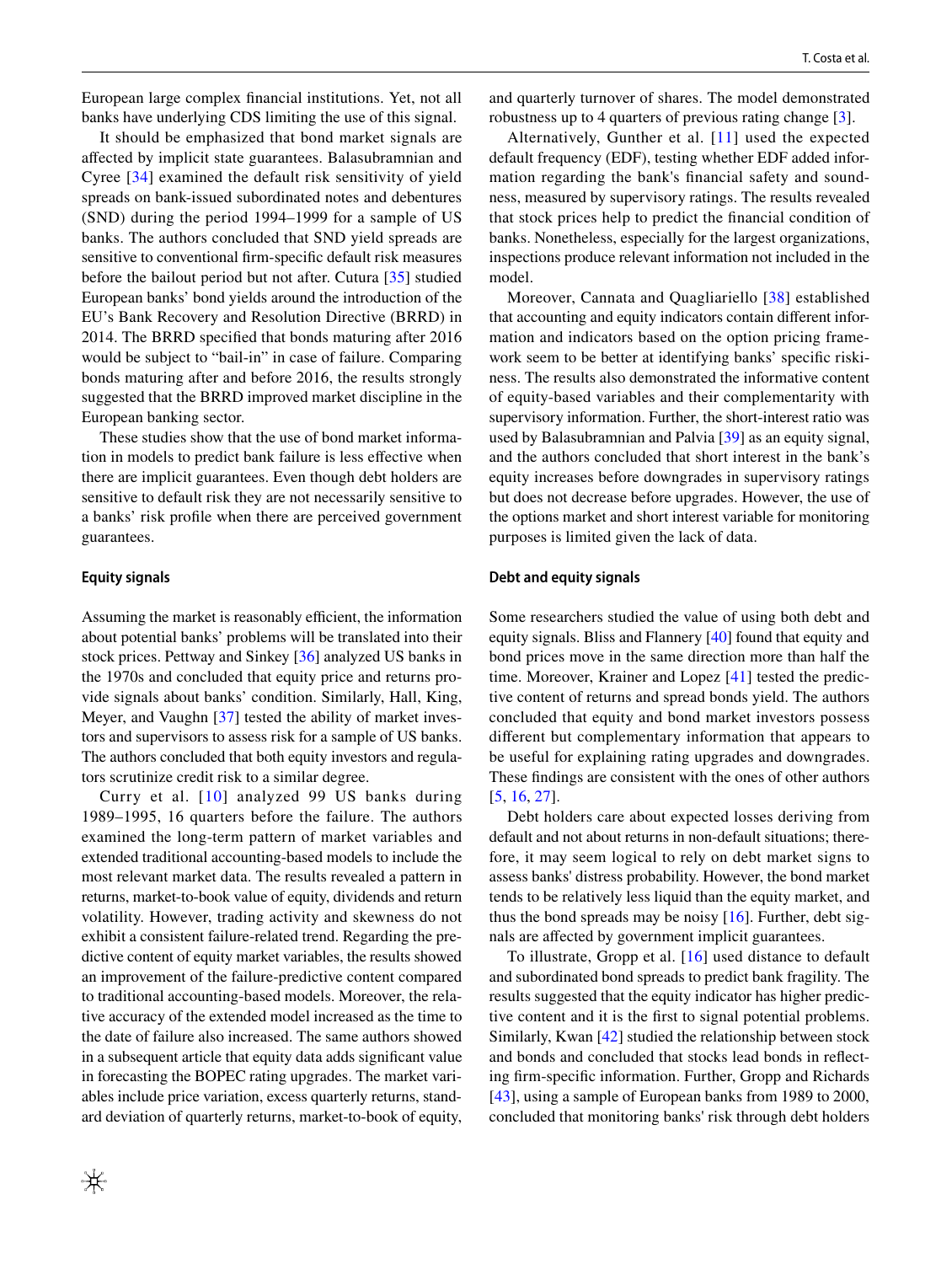appears to be relatively limited and suggested that this occurs due to the illiquidity of the bond market.

Despite this, Hancock and Kwast [\[44](#page-21-10)] supported the use of subordinated debt spreads in supervisory monitoring even though the authors noticed a need for careful judgment because some developments can afect the movement of the bond spreads such as the lack of liquidity. Persson and Blavarg [[26\]](#page-20-20) claimed their preference for equity signs due to the better quality of data and the absence of too big to fail problems. Similarly, Levonian [[45](#page-21-11)] consented that equity information is preferable as a source of meaningful information about bank risk although the subordinated-debt market could contain complementary information.

Krainer and Lopez [\[46\]](#page-21-12) stated that even if the equity market information does not improve the forecast accuracy of future changes in supervisory ratings it should still be useful for forecasting supervisory ratings. The authors argued that equity variables should be incorporated into supervisory monitoring models because of (1) the higher frequency of equity information that can potentially signal changes sooner, (2) the low cost of incorporating equity market variables, and, (3) the additional source of data that can be used as cross-checking. Similarly, Persson and Blavarg [[26](#page-20-20)] also supported the idea that market indicators are important to complement and provide a reference point for conventional analysis.

### **Regulatory framework**

The banking system is inherently fragile since a bank failure can cause the loss of public confdence and, consequently, adversely impact other fnancial institutions—contagion efect. The loss of confdence can cause bank runs which afect the stability of the banking system and can negatively impact the economy. For this reason, government tends to aid banks in trouble. In the euro area, from 2008 to 2014 the accumulated assistance amounted to 8% of GDP [[47\]](#page-21-13).

Given its systemic importance, banks are highly regulated. The Basel Committee on Banking Supervision (BCBS) is a global institution created to improve fnancial stability through a higher quality of bank supervision. From it emerged the Basel agreements being the EU one of its adopters. Currently, Basel regulation focus on three areas: minimum capital requirements (Pillar 1), supervisory review (Pillar 2), and market discipline (Pillar 3). However, Pillar 3 was only introduced in Basel II, published in 2004 [\[48](#page-21-14)]. In 2010, in response to the global fnancial crisis, a new Basel agreement emerged—Basel III. Basel III had diferent phases, the frst was focused on improving capital requirements—adding macroprudential elements and introducing minimum leverage ratio—and tried to mitigate liquidity and maturity transformation issues [[49,](#page-21-15) [50\]](#page-21-16).

The purpose of Basel III is to make failure resolution less disruptive. To ensure that a distressed bank can be reorganized without neither disrupting the fnancial system nor require government rescues, Basel III redefned the capital requirements for each bank to maintain sufficient capacity to absorb losses without disrupting the markets. The goal is to allow banks to quickly sell or let the assets mature and use the earnings to redeem their short-term liabilities. Protecting short-term liabilities avoids the need for government rescues and prevents bank runs, one of the reasons behind the banks' liquidity shortfall. Chiaramonte and Casu [[14\]](#page-20-8) evaluated the impact of Basel III structural liquidity and capital ratios on bank stability from 2004 to 2013. Analyzing 123 banks investigated by the European Banking Authority (EBA) in the EU-wide stress testing of 2014, the authors found that capital ratios seem to only reduce bank fragility for large banks, whereas liquidity requirements are relevant for either large and small banks.

Further, government safety net, deposit insurance, or the market's perception that some large banks may be "too big to fail" (TBTF) can affect the market signals. With a safety net, banks beneft from taking more risk without paying for the full cost in case of default, since they expect a government bailout [\[5](#page-20-24)]. However, equity holders continue to have incentives to monitor banks' risk since they are not fully protected by the TBTF policy.

Additionally, Basel III sets a more normative Pillar 3, giving banks less fexibility about the information to report and its frequency. The standardization of reports is expected to decrease the cost of collecting information and, consequently, make market participants better equipped to assess banks' fnancial health. As a result, the quality of market signals is anticipated to improve.

Overall, the increase in capital and the liquidity requirements aim to reduce individual banks' probabilities of default by protecting short-term debt holders, but it can also undermine the bond market discipline [[14](#page-20-8)]. On the other side, the cost decrease of obtaining information and the increase of equity holders exposure may positively afect the equity market discipline.

As is shown by Charalambakis and Garrett [[51\]](#page-21-17), we cannot use a common model to predict corporate fnancial distress regardless of the stage of development of the economy. It is important to consider how structural changes may afect predictive models. This study focuses on distress events of European banks from 2008 to 2020; hence, it is relevant to take into account not only the changes caused by the regulatory framework but also their time of implementation.

In 2017, the Basel Committee presented Basel III reforms to complement the initial phase of Basel III [\[50](#page-21-16)]. Further, in a press release in December 2018, it was announced a revision of Pillar 3; nonetheless, its implementation is not yet completed, and, due to the impact of Covid-19 on the global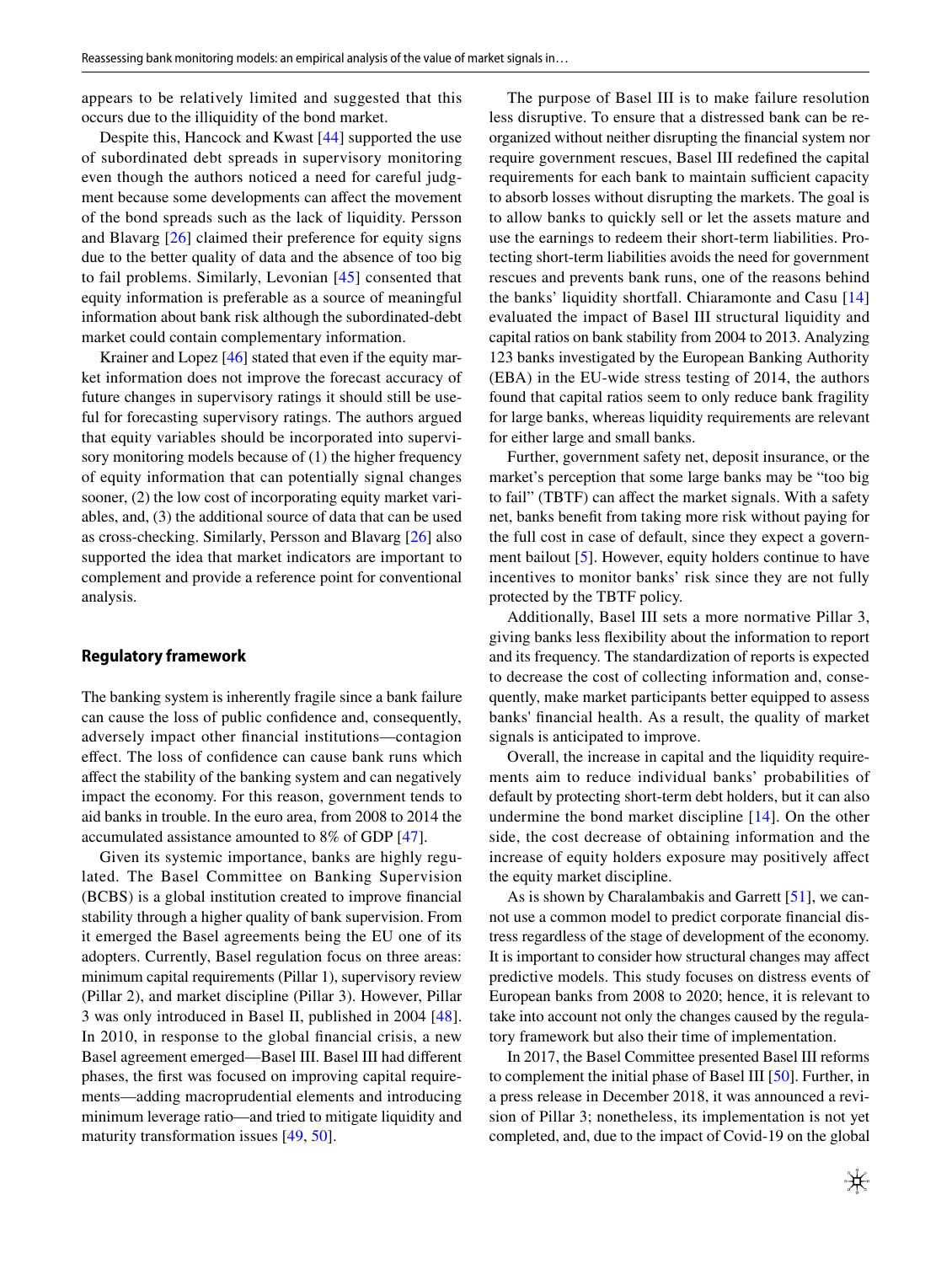banking system, the Committee deferred its implementation to 1 January 2023 [\[52\]](#page-21-18). Additionally, EBA analyses Pillar 3 reports for a sample of European banks in terms of compliance with the Basel requirements since 2008. The last report available assesses the year 2019, and it shows that despite important developments there are still some aspects in transparency and consistency of information needing further improvement [\[53](#page-21-19)]. So, given the reasons mentioned above, it is important to see if the increase in bank transparency positively impacted the predictive power of market variables over banks' distress.

### **Hypotheses development**

The goal of the present paper is to examine the value of extending accounting-based monitoring models to include market variables. Particularly, this study is focused on the predictive content of equity market indicators over bank stress events. The choice of analyzing equity signals is motivated by both theoretical and practical reasons. As mentioned above, the changes in the regulatory framework and the greater liquidity and data availability make equity signals preferable when compared to bond market signals.

**Hypothesis I:** Equity market variables add signifcant value to accounting monitoring models for predicting the bank's distress events.

Further, this study also seeks to complement the current literature by analyzing if the changes in Pillar 3 achieve their goal of making information more accessible to market participants and, consequently, improving the quality of equity signals. Therefore, it will be tested if the increase in market transparency translated into an increase in the equity signals predictive content.

**Hypothesis II:** The predictive power of equity market signals over bank distress increased with the development and strengthening of information disclosure requirements.

# **Data and methodology**

#### <span id="page-5-0"></span>**Data**

This study will use a sample that includes both active and non-active banks, similarly to Chiaramonte and Casu [\[14](#page-20-8)]. Including banks that failed or were liquidated during the considered period avoids the survivorship bias. The sample for the European Economic Area was collected in the Bank-Focus database.

First, concerning location, the EU 27, UK, Norway, Liechtenstein, and Iceland were selected. The UK was included because during the analyzed period it was still an EU country. In the literature, EU countries do not show much heterogeneity across countries [[7\]](#page-20-3). These fndings support the use of common benchmark criteria for banking sectors across the EU countries. Finally, the other three countries were added since they also belong to the group of countries assessed by the EBA. Second, given the goal of exploring market information, only publicly listed parent companies were chosen. Lastly, following the approach of Distinguin et al. [[17](#page-20-11)], regarding the specialization criterion were included Commercial banks, Savings banks, Cooperative banks, Real estate & mortgage banks, Investment banks, Specialized governmental credit institutions, Bank holdings & holding company and other non-banking credit institutions.

Consequently, the study comprises a dataset of 248 fnancial institutions, and Table [1](#page-6-0) shows the distribution of the entities by country and specialization. The sample exhibits a higher dimension in terms of bank per country and per specialization compared to Distinguin et al. [\[17](#page-20-11)].

The sample of banks used to assess equity market signals in the European market tends to be smaller when compared to the US market. Gropp et al. [[16\]](#page-20-10) analyzed from January 1991 to March 2001 a sample of 86 EU banks to assess equity signals, and Distinguin et al. [\[17](#page-20-11)] for the 1995–2002 period studied 64 European banks. The existence of missing values limits the use of banks' observations to calibrate the model and, as a result, affects the models' quality. This paper considers that the data available before 2007 are insufficient to obtain reliable results and, consequently, the accounting and market variables were collected from 2007 to 2019. The distress events are analyzed from 2008 to 2020 since are considered one-year prediction windows.

Table [2](#page-6-1) presents descriptive statistics on the sample of banks used in this paper where it is possible to observe the sample's heterogeneity. Heterogeneity is valuable to investigate the robustness of the indicators since it allows to research the probability of distress events for banks with diferent capital structure, size, and earnings profle. Compared to Distinguin et al. [[17\]](#page-20-11), the sample of this study presents a higher standard deviation in terms of the variable total assets, the ratio of total loans to total assets, and the indicator ROA.

#### **Distress events**

In the present paper, distress events are defned using a three-criteria approach, similar to Miller et al. [[18\]](#page-20-12). The frst criterion is banks that undergo explicit bankruptcy or liquidation, being inactive. However, instead of immediately classify it as a distress event, the bank will be fagged. Then, analogous to Poghosyan and Cihak [[7\]](#page-20-3), an individual research was performed using news, articles,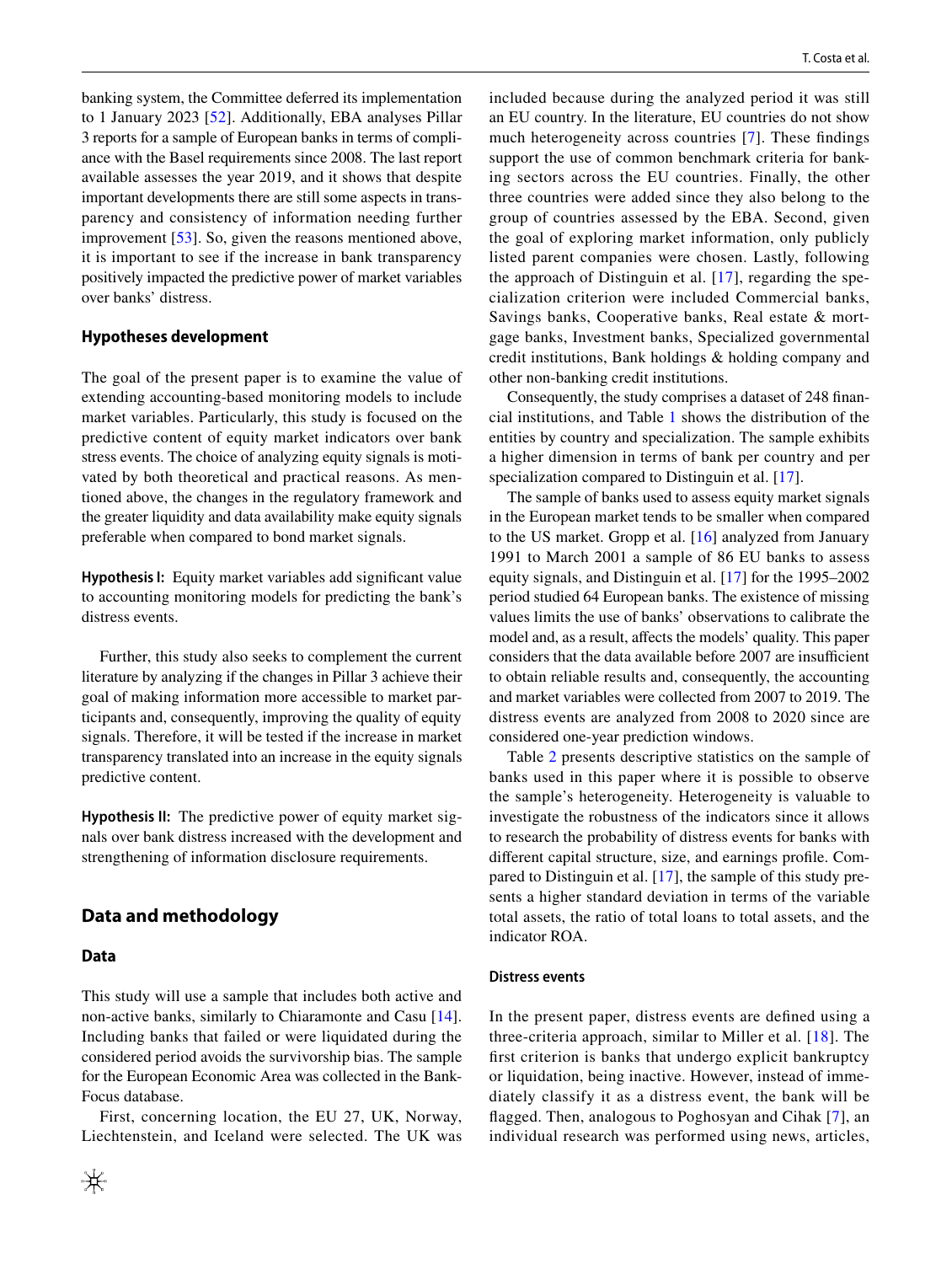<span id="page-6-0"></span>**Table 1** Distribution of banks by country and specialization

| Country   | Number         | Country            | Number         | Specialization                              | Number         |
|-----------|----------------|--------------------|----------------|---------------------------------------------|----------------|
| Austria   | 10             | Italy              | 26             | Bank holding and holding company            | 43             |
| Belgium   | 3              | Liechtenstein      | 1              | Commercial bank                             | 119            |
| Bulgaria  | $\overline{4}$ | Lithuania          | 1              | Cooperative bank                            | 20             |
| Croatia   | 8              | Luxembourg         | 1              | Investment bank                             | 16             |
| Cyprus    | 2              | Malta              | 3              | Other non-banking credit institution        | $\overline{c}$ |
| Czech Rep | 3              | <b>Netherlands</b> | $\overline{4}$ | Real estate and mortgage bank               | 7              |
| Denmark   | 26             | Norway             | 40             | Savings bank                                | 40             |
| Estonia   | 1              | Poland             | 13             | Specialized governmental credit institution | 1              |
| Finland   | 5              | Portugal           | 3              |                                             |                |
| France    | 21             | Romania            | 3              |                                             |                |
| Germany   | 13             | Slovakia           | 4              |                                             |                |
| Greece    | 6              | Slovenia           |                |                                             |                |
| Hungary   | 3              | Spain              | 9              |                                             |                |
| Iceland   | 2              | Sweden             | 7              |                                             |                |
| Ireland   | 4              | UK                 | 21             | Total number                                | 248            |

<span id="page-6-1"></span>

|         | <b>Table 2</b> Summary of       |
|---------|---------------------------------|
|         | accounting statistics from 2007 |
| to 2019 |                                 |

|                                            | Average    | Standard deviation | Minimum   | Maximum      |
|--------------------------------------------|------------|--------------------|-----------|--------------|
| Total assets $(000 \epsilon)$              | 107,583.64 | 320, 365. 93       | 1.59      | 2,416,906.14 |
| Net loans to total assets $(\%)$           | 59.34      | 20.23              | 0.02      | 96.40        |
| Liquid assets to total assets $(\%)$       | 27.00      | 16.28              | 0.00      | 97.09        |
| Total capital ratio $(\%)$                 | 17.89      | 13.07              | $-5.00$   | 339.48       |
| $ROA (\%)$                                 | 0.52       | 4.65               | $-128.80$ | 18.77        |
| Loan loss reserves to gross loans $(\%)$   | 4.92       | 6.93               | 0.01      | 94.51        |
| Non-performing loans to gross loans $(\%)$ | 8.65       | 11.66              | 0.00      | 192.53       |
| Impaired loans (000 $\epsilon$ )           | 3390.21    | 8999.18            | 0.00      | 82,859.44    |

Units are indicated in front of the indicators between parentheses. This table presents the average values of each indicator in the total sample from 2007 to 2019

and other sources of information to assess if there are indeed reasons to declare it as a distress event. This investigation was conducted to ensure that liquidations were caused by the deterioration of the bank's fnancial condition. Arena [[12](#page-20-7)] and Chiaramonte and Casu [[14](#page-20-8)] argued that mergers and acquisitions might have strategic reasons and these should not be considered distress events.

In this research, a bank is also fagged if it sufers a rating decrease to a level below the BBB category, in other words, if it becomes a speculative-grade investment. Instead of using rating downgrades to C or below as Gropp et al. [[16](#page-20-10)], this paper considers any category downgrading in the speculative grade, following an approach more similar to the one used by Distinguin et al. [[17](#page-20-11)]. In case of subsequent decreases, it was normally considered a new distress event if the rating decrease to another category except if the investigation suggested otherwise. To illustrate, if the rating decreases from BB to CCC, it was considered another event, but from BBB to BB it was not.

The last criterion is banks that beneft from state interventions. As Chiaramonte and Casu [[14](#page-20-8)] stated, state aid can take diferent forms including nationalization, recapitalization, guarantee lines, and loans. Information regarding state intervention is difficult to collect since it is not available in any accessible databases. As a starting point, the Mediobanca [\[54\]](#page-21-20) and European Commission [[55](#page-21-21)] reports were analyzed. Then, a further investigation was performed for each state intervention to obtain a deeper understanding, namely through ECB press releases. It is frequent to observe multiple state interventions in the same bank; thus, it is crucial to determine if two or more state interventions in the same bank correspond to the same distress event or if each state intervention represents diferent events. To distinguish distress events within the same bank the unexpected criteria was applied, meaning that if the initial plan did not have considered the following intervention it was considered a separate distress event. Note that this classifcation is to some extent subjective and state interventions are long processes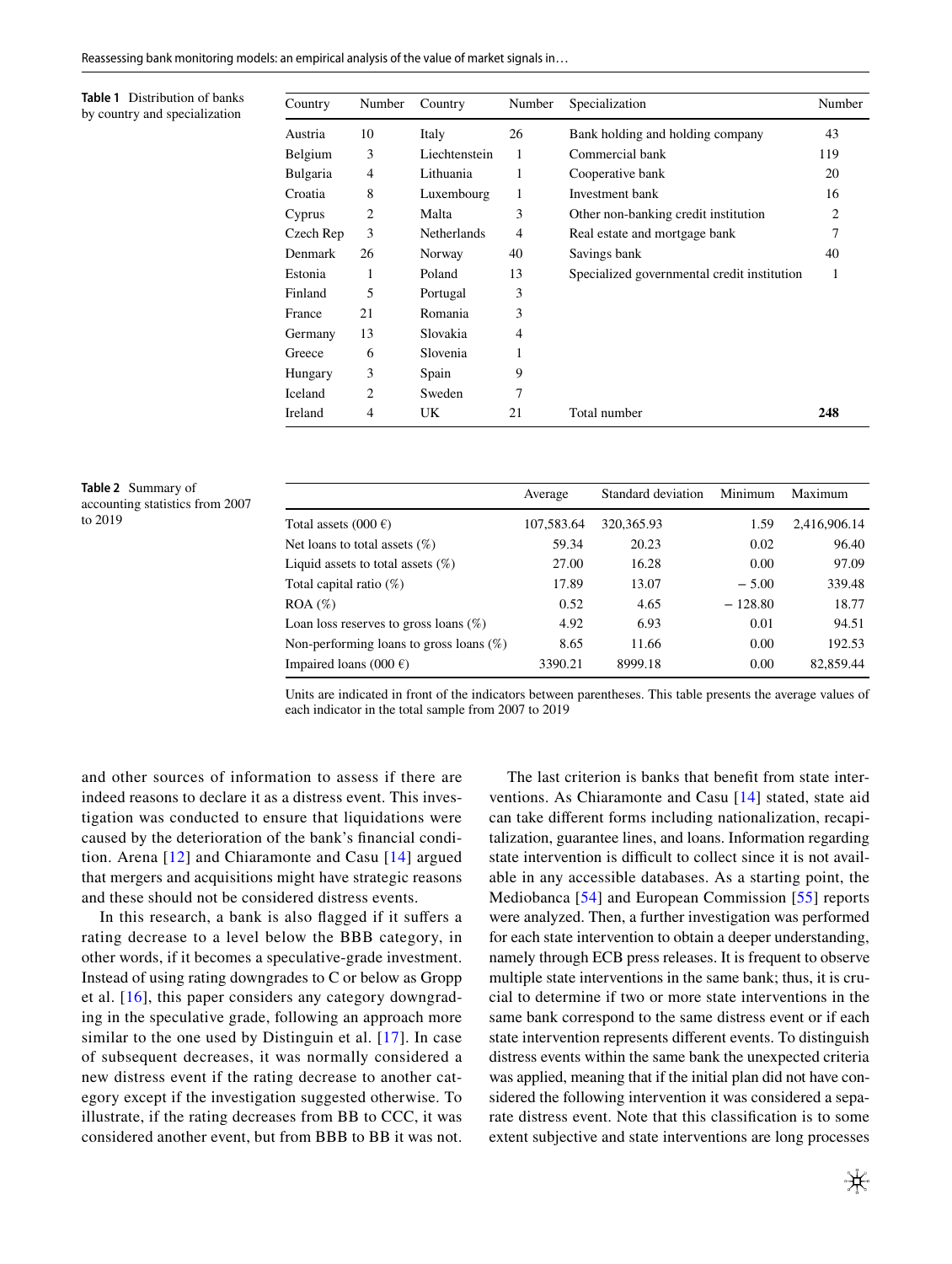in which the announcement, approval, and execution dates are often separated by long periods of time. Further, these dates are hard to obtain, consequently, defning the time of the distress is not as accurate as desirable.

The fnal sample of distress events is composed of 81 events from which two events are due to explicit bankruptcy, 29 events originated from the rating criterion, 12 events detected due to both state intervention and rating approach, and, fnally, 38 events derived from state interventions alone. As expected, the distress events are much less frequent compared to non-distress, in the specifc sample used in this study, for a sample of 248 banks during 13 years there are only 81 distress events.

Italy and Greece are the most afected countries during 2008–2020, presenting the highest number of distress events, respectively, 17 and 14. They are followed by Poland and Belgium, and other peripheral countries, such as Spain and Portugal, were also relatively harshly affected. There is a concentration of distress events from 2008 to 2012, being 2012 the year with more distress events (17). This is not surprising since the fnancial crisis of 2008 hit Europe severely and was further amplifed by the sovereign debt crisis that peaked between 2010 and 2012.

Further, Table [3](#page-7-0) indicates a descriptive analysis summarizing some accounting ratios. The average of total assets, loan loss reserves to gross loans, non-performing loans to gross loans, and impaired loans of distress banks from 2007 to 2019 present higher values compared to non-distress banks. Compared with the sample used by Poghosyan and Cihak [[7\]](#page-20-3), the liquid assets to total assets ratio shows less discrepancy between distressed and non-distressed banks.

#### **Explanatory variables**

Most of the accounting variables found in the literature are based on CAMELS proxies. Distinguin et al. [\[17\]](#page-20-11) argued that using the absolute values of the variables can introduce some bias because banks have diferent sizes and,

consequently, are expected to have diferent ratio dimensions. This study will address this problem by introducing the control variable total assets, similar to other previous studies [\[3](#page-20-2), [11,](#page-20-6) [20,](#page-20-14) [27](#page-20-21)]. Another important issue related to accounting variables is multicollinearity since many variables used in the literature use similar information. Moreover, even though BankFocus have some of the regulatory ratios, these ratios will be avoided because their way of computation had changed through time and even between banks; in other words, it is not available on a consistent basis. Additionally, regulatory ratios present signifcant gaps in the sample.

From the 58 variables found in the literature, only 37 are analyzed in this study since the remaining have not enough data available or are not considered consistent throughout the whole period, namely the variables associated with sensitivity to market risk (S), not considered below. Table [4](#page-8-0) describes the accounting variables analyzed and the authors that use them. Note that, in the literature, sometimes the same ratio is attributed to a diferent CAMELS element. Hence, the present classifcation is to some extent subjective. The accounting data were collected from BankFocus on a yearly basis.

From BankFocus were additionally collected the market monthly data. Monthly stock returns (computed using price logs) are expected to have a negative relation with the probability of distress event [[17](#page-20-11), [39](#page-21-5), [60](#page-21-22)]. Monthly turnover, that is computed as the number of shares traded during a month divided by the total number of shares in that month, is a proxy of the fow of information. Therefore, the trading volume should rise as the information about fnancial distress is released, so distress event is expected to be anticipated by an increase in the turnover variable [\[3](#page-20-2), [5\]](#page-20-24). Moreover, variables composed of both market and accounting information were analyzed, including market-to-book of equity [[3](#page-20-2), [15](#page-20-9)], market-to-book of assets [\[3](#page-20-2)], and stock price-to-earnings [[5](#page-20-24)]. These variables allow the detection of divergences between market and accounting assessments.

<span id="page-7-0"></span>

| <b>Table 3</b> Summary of     |
|-------------------------------|
| accounting statistics of      |
| distressed and non-distressed |
| banks from 2007 to 2019       |

|                                            | Distressed banks | Non-distressed banks |
|--------------------------------------------|------------------|----------------------|
| Total assets $(000 \epsilon)$              | 192,328.6        | 82,250.59            |
| Net loans to total assets $(\%)$           | 58.37            | 59.15                |
| Liquid assets to total assets $(\%)$       | 25.47            | 27.60                |
| Total capital ratio $(\%)$                 | 15.99            | 19.60                |
| $ROA (\%)$                                 | $-0.29$          | 0.55                 |
| Loan loss reserves to gross loans $(\%)$   | 7.72             | 4.49                 |
| Non-performing loans to gross loans $(\%)$ | 13.15            | 7.65                 |
| Impaired loans (000 $\epsilon$ )           | 7268.23          | 2119.22              |
|                                            |                  |                      |

Units are indicated in front of the indicators between parentheses. First, was computed the average of each variable per bank during the period 2007–2019. Then, banks were distributed into the distressed and nondistressed category and the average of each group was computed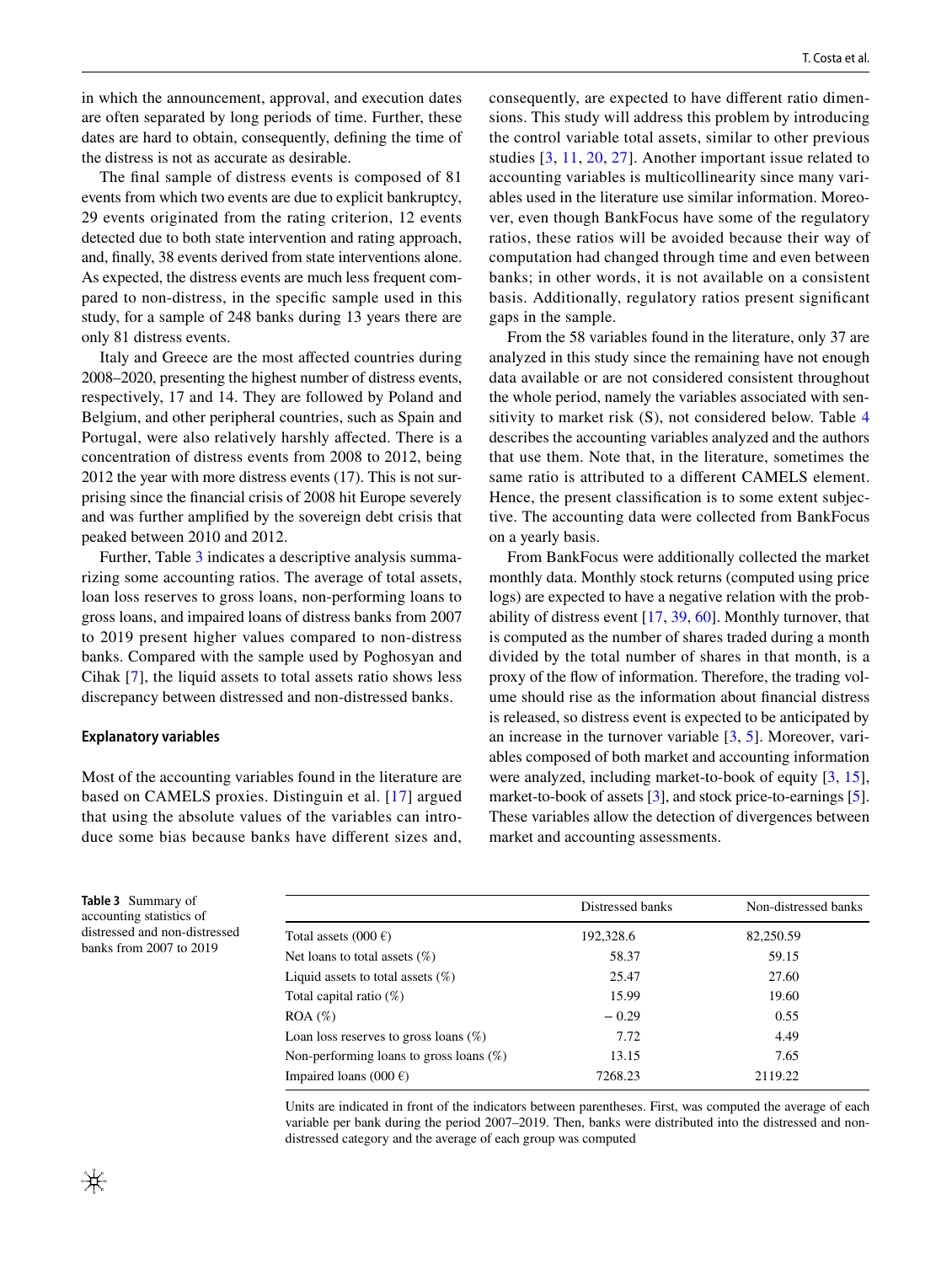# <span id="page-8-0"></span>**Table 4** Accounting early warning indicators

| Name                                 | Description                              | Literature reference                                                                                                                                                                                            |
|--------------------------------------|------------------------------------------|-----------------------------------------------------------------------------------------------------------------------------------------------------------------------------------------------------------------|
| Panel A: Capital variables           |                                          |                                                                                                                                                                                                                 |
| Total capital ratio                  | Total equity/risk-weighted assets        | Chiaramonte and Casu [14], Cleary and Hebb [23], Cli-<br>menta et al. [56], Distinguin et al. [17], Jing and Fang [57],<br>Otker and Podpiera [58] and Poghosyan and Cihak [7]                                  |
| Equity-to-assets                     | Equity/total assets                      | Arena [12], Curry et al. [3], Distinguin et al. [17], Ötker-<br>Robe and Podpiera [33], Parrado-Martinez et al. [59] and<br>Sironi $[15]$                                                                       |
| Equity-to-net loans*                 | Equity/net loans                         | Arena [12] and Jing and Fang [57]                                                                                                                                                                               |
| Equity-to-gross loans*               | Equity/gross loans                       | Distinguin et al. [17]                                                                                                                                                                                          |
| Equity-to- dep. and st term funding  | Equity/deposits and short-term funding   | Climenta et al. $[56]$ and Distinguin et al. $[17]$                                                                                                                                                             |
| Equity-to-liabilities                | Equity/liabilities                       | Climenta et al. [56] and Distinguin et al. [17]                                                                                                                                                                 |
| Capital funds-to-assets              | $(Equity + debt)/total$ assets           | Climenta et al. [56] and Distinguin et al. [17]                                                                                                                                                                 |
| Capital funds-to-gross loans*        | $(Equity + debt)/gross$ loans            | Distinguin et al. [17]                                                                                                                                                                                          |
| Panel B: Asset quality variables     |                                          |                                                                                                                                                                                                                 |
| Impaired loans-to-equity             | Impaired loans/equity                    | Betz et al. $[13]$                                                                                                                                                                                              |
| Non perf. loans-to-gross loans       | Non-performing loans/total gross loans   | Chiaramonte and Casu [14], Parrado-Martinez et al. [59]<br>and Poghosyan and Cihak [7]                                                                                                                          |
| Loan loss res.-to- non perf. loans   | Loans loss reserves/non-performing loans | Ötker-Robe and Podpiera [33]                                                                                                                                                                                    |
| Coverage ratio*                      | Loans loss reserves/impaired loans       | Betz et al. [13] and Parrado-Martinez et al. [59]                                                                                                                                                               |
| Loan loss res.-to-gross loans        | Loans loss reserves/gross loans          | Climenta et al. [56], Cole and White [9] and Distinguin et al.<br>$\lceil 17 \rceil$                                                                                                                            |
| Loan loss res.-to- total loans*      | Loans loss reserves/total loans          | Arena [12], Ötker-Robe and Podpiera [33] and Sironi [15]                                                                                                                                                        |
| Loan loss res.-to-assets*            | Loan-loss-reserves/assets                | Avino et al. [60], Betz et al. [13], Cole and White [9], Curry<br>et al. $[3]$ and Milne $[61]$                                                                                                                 |
| Loan loss res.-to-interest revenue   | Loan loss reserves/net interest revenue  | Climenta et al. $[56]$ and Distinguin et al. $[17]$                                                                                                                                                             |
| <b>ROA</b>                           | Net income/total assets                  | Betz et al. [13], Cleary and Hebb [23], Cole and White [9],<br>Curry et al. [3], Distinguin et al. [17], Jing and Fang [57],<br>Ötker-Robe and Podpiera [33], Parrado-Martinez et al.<br>[59] and Sironi $[15]$ |
| <b>ROAA</b>                          | Net income/average assets                | Chiaramonte and Casu [14], Climenta et al. [56] and Krainer<br>and Lopez [45]                                                                                                                                   |
| Past due loans*                      | Past due loans(>90 days)/total assets    | Curry et al. [3] and Jing and Fang [57]                                                                                                                                                                         |
| Loans-to-assets*                     | Total loans/total assets                 | Arena [12] and Climenta et al. [56]                                                                                                                                                                             |
| Panel C: Management variables        |                                          |                                                                                                                                                                                                                 |
| <b>ROE</b>                           | Net income/equity                        | Betz et al. [13], Distinguin et al. [17], Ötker-Robe and<br>Podpiera [33], Parrado-Martinez et al. [59] and Poghosyan<br>and Cihak [7]                                                                          |
| <b>ROAE</b>                          | Net income/average equity                | Avino et al. [60], Climenta et al. [56] and Milne [61]                                                                                                                                                          |
| Cost to income ratio                 | Loans/deposit ratio                      | Betz et al. [13], Chiaramonte and Casu [14], Climenta et al.<br>[56], Filippopoulou et al. $[25]$ , Milne $[61]$ , Ötker-Robe and<br>Podpiera [33] and Poghosyan and Cihak [7]                                  |
| Operating expenses-to-revenues*      | Operating expenses/operating revenues    | Ötker-Robe and Podpiera [33]                                                                                                                                                                                    |
| Noninterest expenses-to-total assets | Noninterest expenses/total aveg. assets  | Climenta et al. [56] and Jing and Fang [57]                                                                                                                                                                     |
| Net interest income ratio*           | Net interest income/operational revenue  | Betz et al. [13], Jing and Fang [57] and Ötker-Robe and<br>Podpiera [33]                                                                                                                                        |
| Panel D: Earning variables           |                                          |                                                                                                                                                                                                                 |
| Net interest margin                  |                                          | Climenta et al. [56]                                                                                                                                                                                            |
| Net interest-to-assets*              | Net interest revenue/total assets        | Climenta et al. $[56]$ , Distinguin et al. $[17]$ and Jing and Fang<br>$[57]$                                                                                                                                   |
| Panel E: Liquidity variables         |                                          |                                                                                                                                                                                                                 |
| Liquidity ratio                      | Liquid assets/total assets               | Arena [12], Avino et al. [60], Curry et al. [3], Jing and Fang<br>[57], Ötker-Robe and Podpiera [33] and Parrado-Martinez<br>et al. $[59]$                                                                      |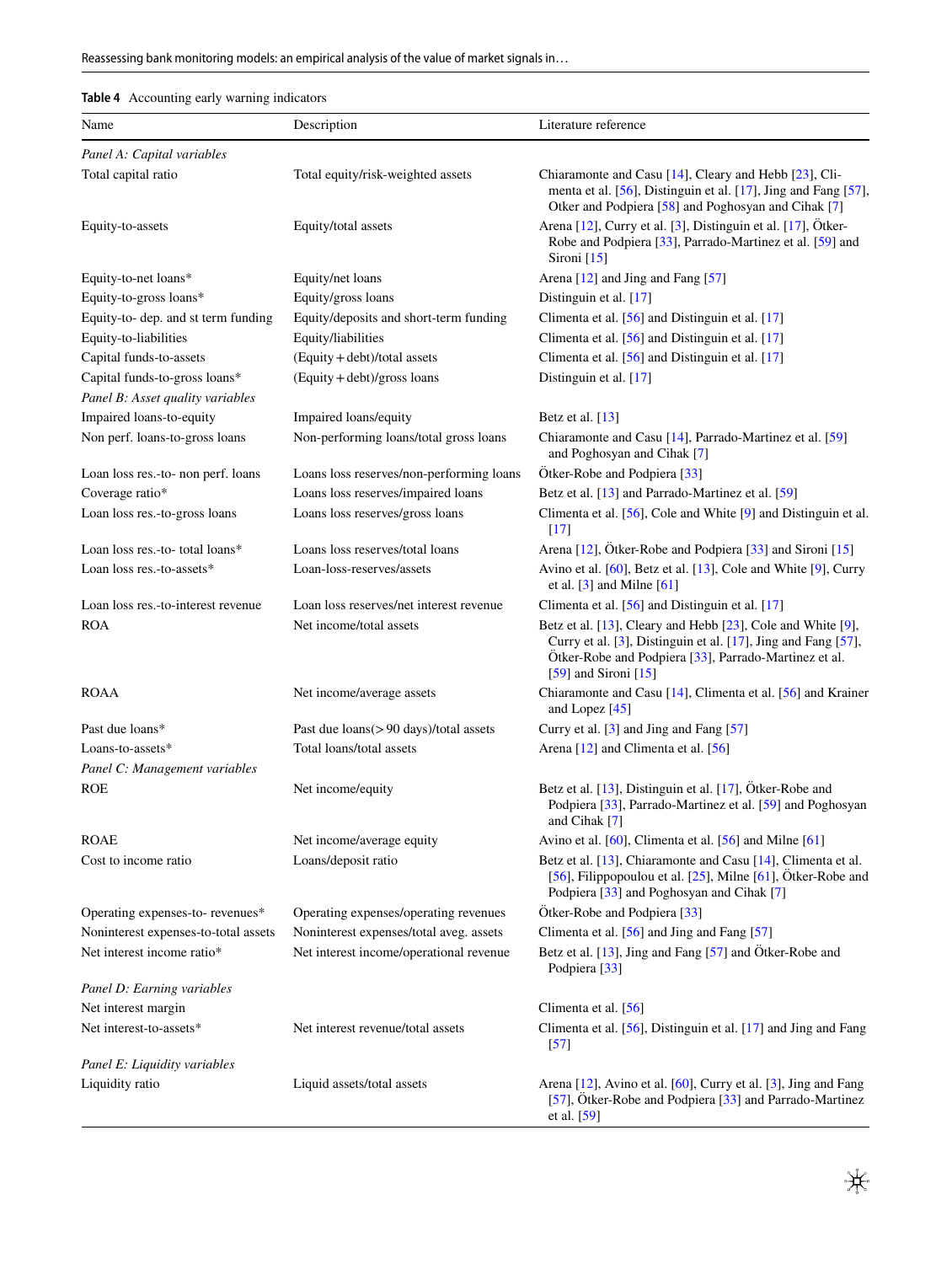#### **Table 4** (continued)

| Name                                  | Description                                 | Literature reference                                                                                                                       |
|---------------------------------------|---------------------------------------------|--------------------------------------------------------------------------------------------------------------------------------------------|
| Liquid assets-to- dep. and st funding | term funding                                | Liquid assets /customer(deposits) and short Climenta et al. [56], Distinguin et al. [17], Filippopoulou<br>et al. $[25]$ and Sironi $[15]$ |
| Liquid assets-to-dep. and borrowings  | Liquid assets/total deposits and borrowings | Climenta et al. $[56]$ and Distinguin et al. $[17]$                                                                                        |
| NCO-to-gross Loans                    | Net charge offs/gross loans                 | Cleary and Hebb [23]                                                                                                                       |
| St funding-to-total liabilities*      | Short term funding/total liabilities        | Betz et al. $[13]$ , Filippopoulou et al. $[25]$ and Otker-Robe<br>and Podpiera [33]                                                       |
| Interbank ratio                       | Interbank assets/interbank liabilities      | Climenta et al. $[56]$ and Distinguin et al. $[17]$                                                                                        |
| Net loans-to-total assets             | Net loans/total assets                      | Cleary and Hebb $[23]$ and Climenta et al. $[56]$                                                                                          |
| Net loans-to-dep, and st funding      | Net loans/deposits and short term funding   | Cleary and Hebb $[23]$ and Climenta et al. $[56]$                                                                                          |
| Net loans-to-dep. and borrowings      | Net loans/deposits and borrowings           | Climenta et al. [56]                                                                                                                       |
|                                       |                                             |                                                                                                                                            |

\*Variable is calculated using data extracted from BankFocus

### **Methodology**

### **Model specifcation**

This paper will use a binary-dependent variable DIS, which assumes the value one if there is a distress event and zero otherwise. Similar to previous studies, logit regression will be used to estimate the probability of distress as a function of lagged explanatory variables, as Eq. [1](#page-9-0) shows [[7,](#page-20-3) [9,](#page-20-5) [17](#page-20-11)].

to December), yearly, and two years previous the prediction date. Hence, market signals will be tested over diferent horizons.

Finance theory indicates many accounting and market variables that may contain relevant information to assess a bank's fnancial health. As mentioned, the control variable that will be used is the total amount of assets. Total asset is a measure of bank size which is a proxy of systemic importance. Moreover, in this paper, several explanatory variables

$$
Log\left(\frac{DIS = 1|X_i}{DIS = 0|X_i}\right)_{B,T} = f(x_i) = Intercept + \beta_i Early warning indicators_{B,T-1} + \varepsilon_{B,T-1}
$$
\n(1)

A simple logit model assumes independence of errors across individual banks and through time. Nevertheless, in the present study, this assumption is likely to be violated. Failing to acknowledge this dependence of errors leads to downward-biased estimations of the standard errors of the coefficients. To account for the dependence of errors within banks, the heteroskedasticity robust variance–covariance matrix will be used, similar to Poghosyan and Cihak [[7\]](#page-20-3) and Distinguin et al. [\[17\]](#page-20-11).

Further, as argued by Curry et al. [[10\]](#page-20-31), there is a synchronization issue that must be addressed, since the market and accounting information are not available at the same time. The present research will follow the approach of Distinguin et al. [\[17](#page-20-11)]. Starting from the disclosure date of accounting information, 31 December for European banks, this study will use the market information respective to before or at the same time as the accounting information. This approach focus is to analyze if, even when the market information is not closer than the accounting information, it adds values to the accounting one. The market variables mentioned above will be analyzed as one month (December), quarterly (average of the monthly variable from October to December), half-year (average of the monthly variable from July

<span id="page-9-0"></span>will be analyzed to construct the most powerful model. Similar to Curry et al. [[10\]](#page-20-31) and Distinguin et al. [[17\]](#page-20-11), a logistic univariate analysis will be conducted to assess the relevance of both accounting and market variables, as Eq. [2](#page-9-1) shows.

<span id="page-9-1"></span>
$$
DIS_T = intercept + \beta Accounting_{T-1}
$$
 (2)

First, accounting variables are individually evaluated using the univariate analysis, and the most relevant variable among the ones with similar information is kept. Afterward, an optimal accounting-based model will be constructed using a stepwise approach. Next, market variables will be individually examined using the same process. Finally, the most relevant market variables will be used to extend the accounting model. The goal is to obtain a model similar to Eq. [3](#page-10-1) in which distress and non-distress banks are analyzed simultaneously. Curry et al. [[10](#page-20-31)] argue that this approach reduces the potential spurious result caused by diferent macroeconomic environments. Additionally, it helps to deal with the reduced number of distress events. The dependent variable,  $DIS_{B,T}$ , is considered for each bank (B) and year (T). It is taken into consideration accounting and market information at the previous year (T-1).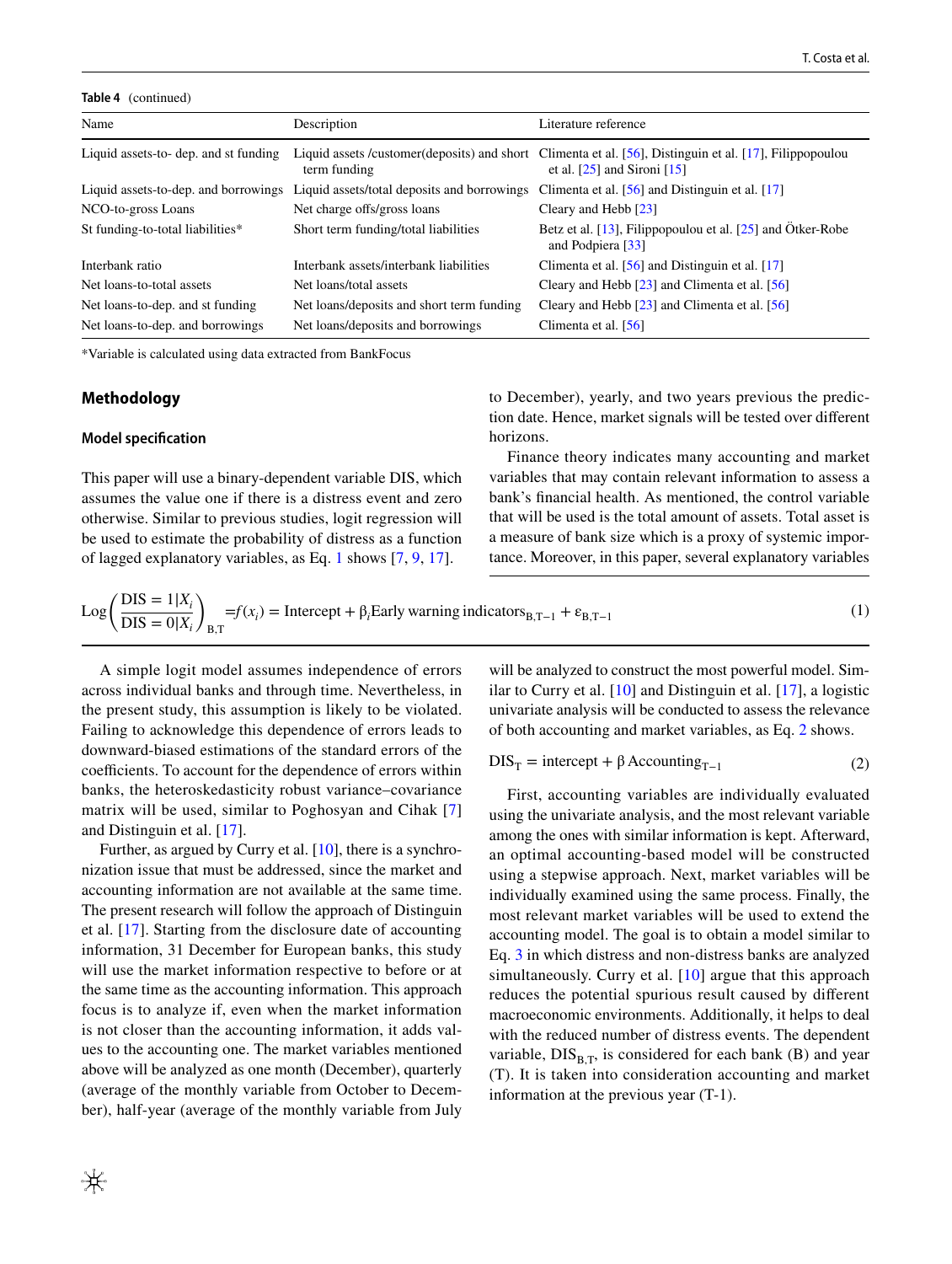$DIS_{B,T}$  = Intercept + βControl variable<sub>B,T−1</sub> + βAccounting<sub>B,T−1</sub> + βMarket<sub>B,T−1</sub> +  $\varepsilon_{B,T-1}$  (3)

Several criteria will be used to compare and assess the most superior model in the stepwise approach, namely, McFadden's R-squared, also known as pseudo-R-squared, the Akaike information criterion (AIC) and the likelihood ratio (LR). These indicators are used by several authors in the literature including Curry et al. [\[10\]](#page-20-31), Poghosyan and Cihak [[7](#page-20-3)], and Cleary and Hebb [[23\]](#page-20-17).

# **Results**

# <span id="page-10-0"></span>**Accounting model**

Each of the 37 accounting variables will be individually analyzed, starting with a simple univariate analysis as Eq. [2](#page-9-1) shows.

Table [5](#page-11-0) shows the output from the univariate analysis to the accounting indicators. From the analysis of the capital measures, the results show that total capital ratio, equity-to-assets, and both ratios using capital funds ratio as numerator present p-values equal to zero. Moving to the capital adequacy proxies, just loan loss reserves-to-total loans, loan loss reserves-to-interest revenue and loans-toassets are irrelevant. Concerning the management variables only cost to income ratio suggests some importance, but it is low. Further, for the earnings profle component, noninterest expenses-to-total assets and net interest income ratio present a p-value lower than 5%, and there is no other relevant variable. Finally, in the liquidity indicators, liquid assets to deposits and short-term fundings present the lowest p-value followed by liquid assets to deposits and borrowings. It should be emphasized that Chiaramonte and Casu [\[14](#page-20-8)] concluded that liquidity is relevant, contrasting to other results using older data that did not found liquidity proxies signifcant [[7](#page-20-3), [21](#page-20-15)[–23](#page-20-17)].

As can be seen in Table [5,](#page-11-0) the results indicate that the p-value of 14 accounting variables is less than 1%, six have it between 1 and 5%, and three variables have it between 5 and 10%. Hence, in total, there are 23 signifcant accounting variables for the sample used. To help to guide the following stepwise approach, each relevant indicator is classifed as one of the CAMEL elements.

In the literature, the capital, asset quality, and earnings proxies are critical to predictive distress and failure events [[7,](#page-20-3) [21](#page-20-15)–[23](#page-20-17)]. Similarly, in this paper most of the relevant variables (65%) are capital and asset quality proxies. The liquidity component is the third more represented CAMEL component.

To construct the optimal accounting model, it will be used a stepwise approach, analyzing in each model the McFadden's R-squared, the AIC, and the LR. Similar to Männasoo and Mayes [[24](#page-20-18)], this study will not consider management variables due to the low relevance observed in the univariate analysis. However, for theoretical reasons, it aims to keep at least one variable from each of the remaining CAMEL components. Before constructing models, variables are analyzed to exclude ratios that contains the same information.

For the capital component total capital ratio, equity-toassets, and both ratios using capital funds ratio as numerator seem the best variables in the univariate analysis. Further, equity-to-deposits and short-term funding and equity-toliabilities also present a very low p-value; therefore, these six variables will be inspected.

Considering the capital adequacy ratios, loan loss reserves-to-gross loans is the ratio with the loan loss reserves numerator that presents more signifcance. Moreover, impaired-to-assets and ROA are signifcant at 99% confdence level, leading to disregard coverage ratio and ROAA since they are similar to the frsts mentioned. Past due loans is excluded since the number of observations is lower (minus almost 1000 observations than the average of the other observations). Lastly, to incorporate a ratio with non-performing loans, the univariate analysis shows that the non-performing loans to gross loans are preferable compared to loan loss reserves to non-performing loans.

Regarding the earning component, the noninterest expenses-to-total assets and net interest income ratio will be analyzed since they are the only relevant variables of this component. Concerning the liquidity variables, this paper will consider liquid assets to deposits and short-term fundings and liquid assets to deposits and borrowings since they are the two variables with the best performance in the univariate analysis with similar information.

Among the selected fourteen variables, some are expected to be correlated, and consequently, their combined use is expected to create multicollinearity problems in the multivariate model.

As Table [6](#page-13-0) shows, a model with all the 14 variables does not perform well since many variables appear insignifcant. Since the variables in the capital component are strongly correlated, models with only one capital variable included are estimated. Analyzing McFadden's R-squared and AIC measure, it is observed that when the capital funds-to-assets variable is used, the model is superior compared to the alternatives (Model 2). Through a series of regressions, it is observed that maintaining only non-performing loans-togross loans is better in terms of McFadden's R-squared and AIC measure than have all the capital adequacy variables

<span id="page-10-1"></span>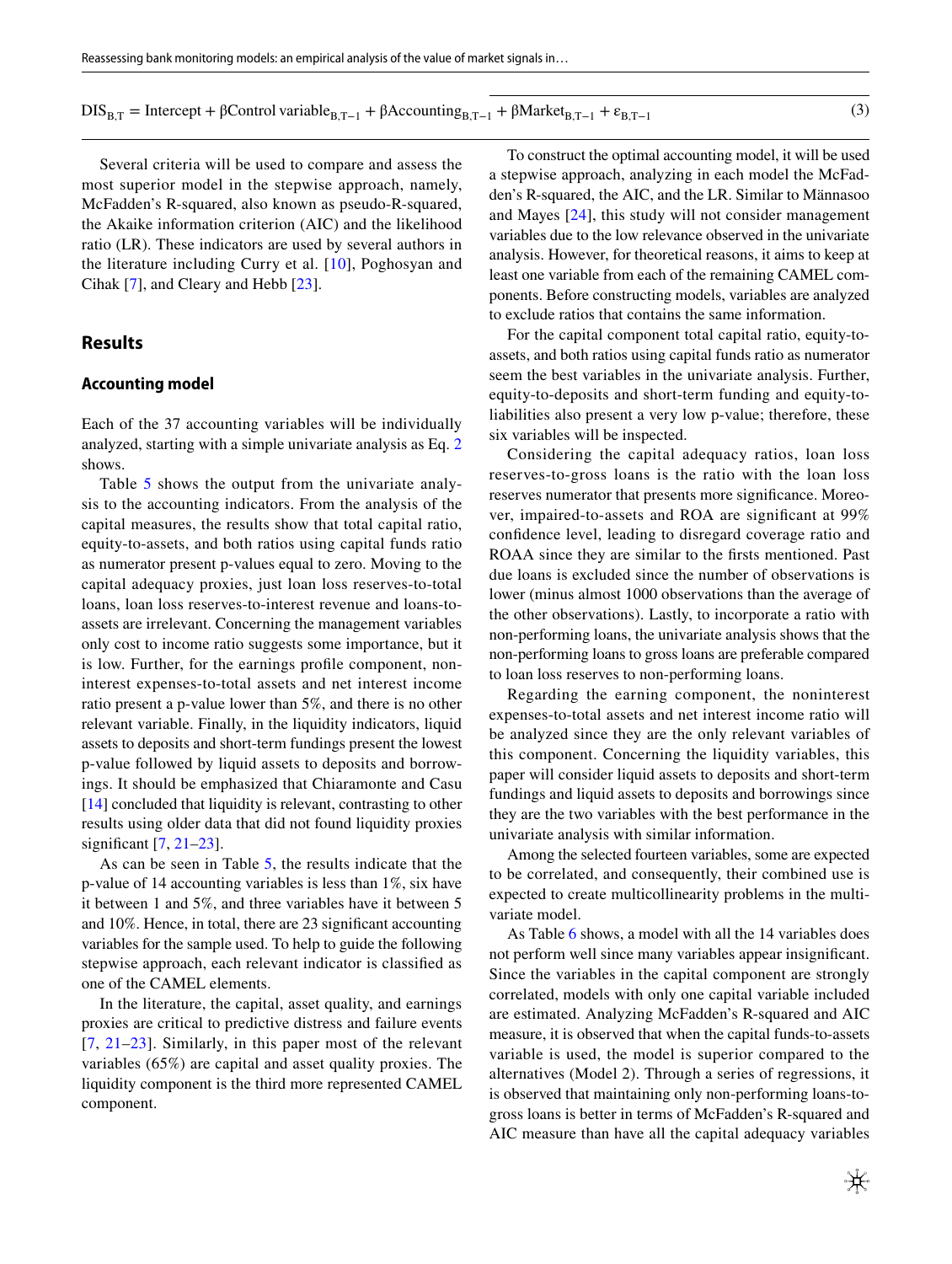<span id="page-11-0"></span>

| Panel A                       | C-Capital variables                 |                                   |                                                |                           |                                      |                           |                                |                                     |                                         | A-Asset quality variables             |                                         |                                                |                                     |
|-------------------------------|-------------------------------------|-----------------------------------|------------------------------------------------|---------------------------|--------------------------------------|---------------------------|--------------------------------|-------------------------------------|-----------------------------------------|---------------------------------------|-----------------------------------------|------------------------------------------------|-------------------------------------|
|                               | Total capi-<br>tal ratio            | Equity-to-<br>assets              | Equity-to-<br>net loans                        | gross loans<br>Equity-to- | dep. and st<br>Equity-to-<br>funding | Equity-to-<br>liabilities | funds-to-<br>Capital<br>assets | gross loans<br>funds-to-<br>Capital | Impaired<br>$_{\rm loans-to}$<br>equity | gross loans<br>Non perf.<br>loans-to- | res.-to-non<br>perf. loans<br>Loan loss | Coverage<br>ratio                              | res.-to-gross<br>Loan loss<br>loans |
| Coefficient                   | $-0.233$                            | $-0.055$                          | $-0.014$                                       | $-0.018$                  | $-0.006$                             | $-0.072$                  | $-0.239$                       | $-0.201$                            | 0.002                                   | 0.025                                 | $-0.013$                                | $-1.300$                                       | 0.034                               |
| p-value                       | $0.000***$                          | $0.000***$                        | 0.283                                          | 0.315                     | $0.002***$                           | $0.002***$                | $0.000***$                     | $0.000***$                          | $0.005***$                              | $0.003***$                            | $0.008***$                              | $0.008***$                                     | $0.000***$                          |
| R-squared<br>McFadden         | 0.099                               | 0.028                             | 0.012                                          | 0.014                     | 0.013                                | 0.036                     | 0.075                          | 0.111                               | 0.029                                   | 0.022                                 | 0.015                                   | 0.015                                          | 0.013                               |
| dependent<br>var<br>S.D.      | 0.157                               | 0.152                             | 0.155                                          | 0.155                     | 0.153                                | 0.152                     | 0.142                          | 0.142                               | 0.157                                   | 0.157                                 | 0.158                                   | 0.158                                          | 0.157                               |
| Akaike info<br>criterion      | 0.215                               | 0.219                             | 0.230                                          | 0.229                     | 0.226                                | 0.217                     | 0.189                          | 0.182                               | 0.231                                   | 0.234                                 | 0.236                                   | 0.236                                          | 0.236                               |
| criterion<br>Schwarz          | 0.221                               | 0.224                             | 0.235                                          | 0.235                     | 0.231                                | 0.222                     | 0.197                          | 0.190                               | 0.237                                   | 0.240                                 | 0.242                                   | 0.242                                          | 0.241                               |
| criterion<br>Hannan-<br>Quinn | 0.217                               | 0.221                             | 0.232                                          | 0.231                     | 0.227                                | 0.219                     | 0.192                          | 0.185                               | 0.233                                   | 0.236                                 | 0.238                                   | 0.238                                          | 0.238                               |
| statistic)<br>Prob(LR         | 0.000                               | 0.000                             | 0.016                                          | 0.010                     | 0.014                                | $0.000$                   | $0.000$                        | 0.000                               | 0.000                                   | 0.002                                 | 0.009                                   | 0.009                                          | 0.012                               |
| $Dep=1$                       | 48                                  | 51                                | 51                                             | 51                        | 51                                   | 51                        | 27                             | 27                                  | 48                                      | 48                                    | 48                                      | 48                                             | 51                                  |
| $Dep=0$                       | 1844                                | 2113                              | 2026                                           | 2026                      | 2073                                 | 2113                      | 1281                           | 1281                                | 1850                                    | 1841                                  | 1837                                    | 1837                                           | 1956                                |
| Panel B                       | $\overline{\mathbf{A}}$             | -Asset quality variables (cont.)  |                                                |                           |                                      |                           |                                |                                     | M-Management variables                  |                                       |                                         |                                                |                                     |
|                               | res.-to-total<br>Loan loss<br>loans | Loan loss<br>$res.-to-$<br>assets | Loan loss<br>revenue<br>interest<br>$res.-to-$ | <b>ROA</b>                | <b>ROAA</b>                          | Past due<br>loans         | Loans-to-<br>assets            | ROE                                 | <b>ROAE</b>                             | income<br>Cost to<br>ratio            | to-revenues<br>Operating<br>expenses-   | Noninterest<br>expenses-<br>to-total<br>assets | income ratio<br>Net interest        |
| Coefficient                   | 0.072                               | 1.244                             | $0.001\,$                                      | $-0.025$                  | $-0.031$                             | 0.000                     | 0.897                          | $-0.002$                            | $-0.002$                                | 0.001                                 | $0.002$                                 | $-0.024$                                       | 0.322                               |
| p-value                       | 0.248                               | $0.027**$                         | 0.196                                          | $0.007***$                | $0.026**$                            | $0.016**$                 | 0.144                          | 0.239                               | 0.226                                   | $0.075*$                              | 0.728                                   | $0.045***$                                     | $0.039**$                           |
| R-squared<br>McFadden         | 0.000                               | 0.004                             | 0.000                                          | 0.005                     | 0.006                                | $0.007$                   | 0.003                          | $0.001\,$                           | 0.002                                   | 0.003                                 | 0.000                                   | 0.002                                          | 0.002                               |
| dependent<br>var<br>S.D.      | 0.157                               | 0.157                             | 0.157                                          | 0.152                     | 0.152                                | 0.159                     | 0.155                          | 0.152                               | 0.152                                   | 0.152                                 | 0.152                                   | 0.152                                          | 0.152                               |
| Akaike info<br>criterion      | 0.239                               | 0.238                             | 0.239                                          | 0.225                     | 0.224                                | 0.243                     | 0.232                          | 0.225                               | 0.225                                   | 0.226                                 | 0.226                                   | 0.225                                          | 0.226                               |
| criterion<br>Schwarz          | 0.244                               | 0.243                             | 0.244                                          | 0.230                     | 0.230                                | 0.251                     | 0.237                          | 0.231                               | 0.231                                   | 0.231                                 | 0.231                                   | 0.230                                          | 0.231                               |
| criterion<br>Hannan-<br>Quinn | 0.241                               | 0.240                             | 0.241                                          | 0.226                     | 0.226                                | 0.246                     | 0.234                          | 0.227                               | 0.227                                   | 0.228                                 | 0.227                                   | 0.227                                          | 0.228                               |

# T. Costa et al.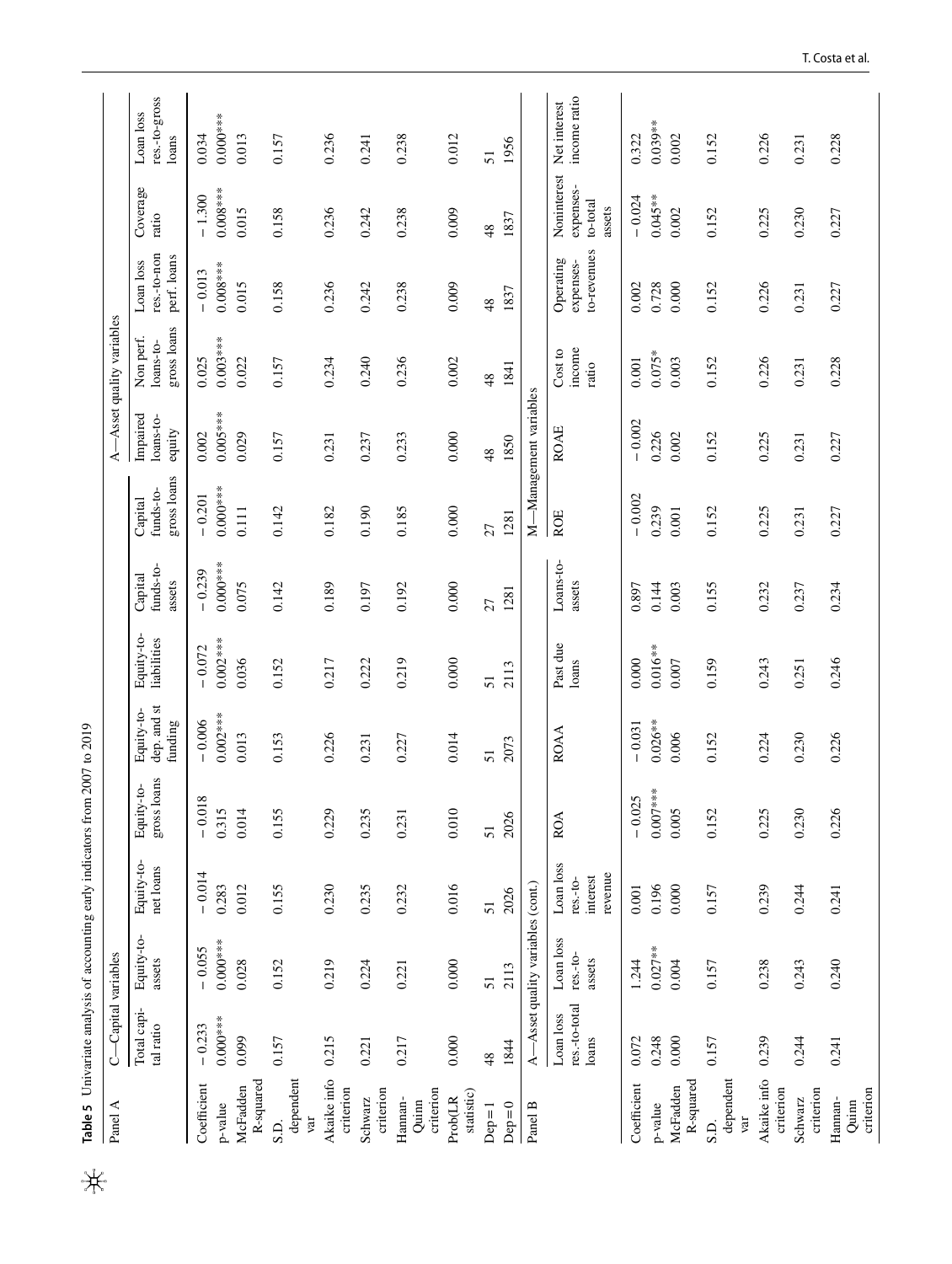| Table 5 (continued)           |                                     |                                   |                                                |                                                                                                                         |                                                |                        |                                        |                    |                                  |                                                 |                                         |                                                                      |              |
|-------------------------------|-------------------------------------|-----------------------------------|------------------------------------------------|-------------------------------------------------------------------------------------------------------------------------|------------------------------------------------|------------------------|----------------------------------------|--------------------|----------------------------------|-------------------------------------------------|-----------------------------------------|----------------------------------------------------------------------|--------------|
| Panel B                       |                                     | A-Asset quality variables (cont.) |                                                |                                                                                                                         |                                                |                        |                                        |                    | M-Management variables           |                                                 |                                         |                                                                      |              |
|                               | res.-to-total<br>Loan loss<br>loans | Loan loss<br>$res.-to-$<br>assets | Loan loss<br>revenue<br>interest<br>$res.-to-$ | <b>ROA</b>                                                                                                              | <b>ROAA</b>                                    | Past due<br>loans      | Loans-to-<br>assets                    | <b>ROE</b>         | <b>ROAE</b>                      | income<br>Cost to<br>ratio                      | to-revenues<br>Operating<br>expenses-   | Noninterest Net interest<br>expenses-<br>$_{\rm to-total}$<br>assets | income ratio |
| statistic)<br>Prob(LR         | 0.758                               | 0.144                             | 0.737                                          | 0.126                                                                                                                   | 0.081                                          | 0.142                  | 0.229                                  | 0.395              | 0.389                            | 0.269                                           | 0.936                                   | 0.276                                                                | 0.309        |
| $Dep=1$                       | 51                                  | 51                                | 51                                             | 51                                                                                                                      | 51                                             | 35                     | 51                                     | 51                 | 51                               | 51                                              | 51                                      | 51                                                                   | 51           |
| $Dep=0$                       | 1956                                | 1956                              | 1956                                           | 2106                                                                                                                    | 2106                                           | 1309                   | 2026                                   | 2106               | 2106                             | 2096                                            | 2107                                    | 2107                                                                 | 2099         |
| Panel C                       | E-Earning variables                 |                                   | L-Liquidity variables                          |                                                                                                                         |                                                |                        |                                        |                    |                                  |                                                 |                                         |                                                                      |              |
|                               | Net interest<br>margin              | interest-to-<br>assets<br>Net     | Liquidity<br>ratio                             | dep. and st<br>assets-to-<br>funding<br>Liquid                                                                          | borrowings<br>assets-to-<br>dep. and<br>Liquid | gross loans<br>NCO-to- | St funding-<br>liabilities<br>to-total | Interbank<br>ratio | Net loans-<br>to-total<br>assets | to-dep. and<br>Net loans-<br>funding<br>St term | borrowings<br>to-dep. and<br>Net loans- |                                                                      |              |
| Coefficient                   | $-0.017$                            | $-7.056$                          | $-0.017$                                       | $-0.048$                                                                                                                | $-0.058$                                       | $-0.027$               | 1.860                                  | 0.000              | 0.009                            | $-0.004$                                        | $-0.001$                                |                                                                      |              |
| p-value                       | 0.223                               | 0.216                             | $0.065*$                                       | $0.000***$                                                                                                              | $0.000***$                                     | 0.625                  | $0.017**$                              | 0.457              | 0.144                            | $0.074*$                                        | 0.606                                   |                                                                      |              |
| R-squared<br>McFadden         | 0.001                               | 0.001                             | 0.006                                          | 0.063                                                                                                                   | 0.058                                          | 0.000                  | 0.012                                  | 0.001              | 0.003                            | 0.004                                           | 0.001                                   |                                                                      |              |
| dependent<br>var<br>S.D.      | 0.152                               | 0.152                             | 0.152                                          | 0.153                                                                                                                   | 0.154                                          | 0.161                  | 0.153                                  | 0.155              | 0.155                            | 0.155                                           | 0.156                                   |                                                                      |              |
| Akaike info<br>criterion      | 0.226                               | 0.226                             | 0.224                                          | 0.214                                                                                                                   | 0.218                                          | 0.247                  | 0.226                                  | 0.233              | 0.232                            | 0.232                                           | 0.236                                   |                                                                      |              |
| criterion<br>Schwarz          | 0.231                               | 0.231                             | 0.229                                          | 0.219                                                                                                                   | 0.223                                          | 0.254                  | 0.231                                  | 0.239              | 0.237                            | 0.238                                           | 0.242                                   |                                                                      |              |
| criterion<br>Hannan-<br>Quinn | 0.228                               | 0.228                             | 0.226                                          | 0.216                                                                                                                   | 0.220                                          | 0.250                  | 0.228                                  | 0.236              | 0.234                            | 0.234                                           | 0.238                                   |                                                                      |              |
| statistic)<br>Prob(LR         | 0.616                               | 0.411                             | 0.081                                          | 0.000                                                                                                                   | 0.000                                          | 0.672                  | 0.015                                  | 0.477              | 0.229                            | 0.162                                           | 0.574                                   |                                                                      |              |
| $Dep=1$                       | 51                                  | 51                                | 51                                             | 51                                                                                                                      | $50\,$                                         | $\ddot{4}$             | 51                                     | 48                 | 51                               | 51                                              | 50                                      |                                                                      |              |
| $Dep=0$                       | 2098                                | 2099                              | 2113                                           | 2073                                                                                                                    | 2000                                           | 1614                   | 2073                                   | 1895               | 2026                             | 2016                                            | 1942                                    |                                                                      |              |
|                               |                                     |                                   |                                                | *, **, ****Means the value is significant at $10\%$ , $5\%$ , and $1\%$ , respectively. Huber White estimation was used |                                                |                        |                                        |                    |                                  |                                                 |                                         |                                                                      |              |

 $\frac{1}{2}$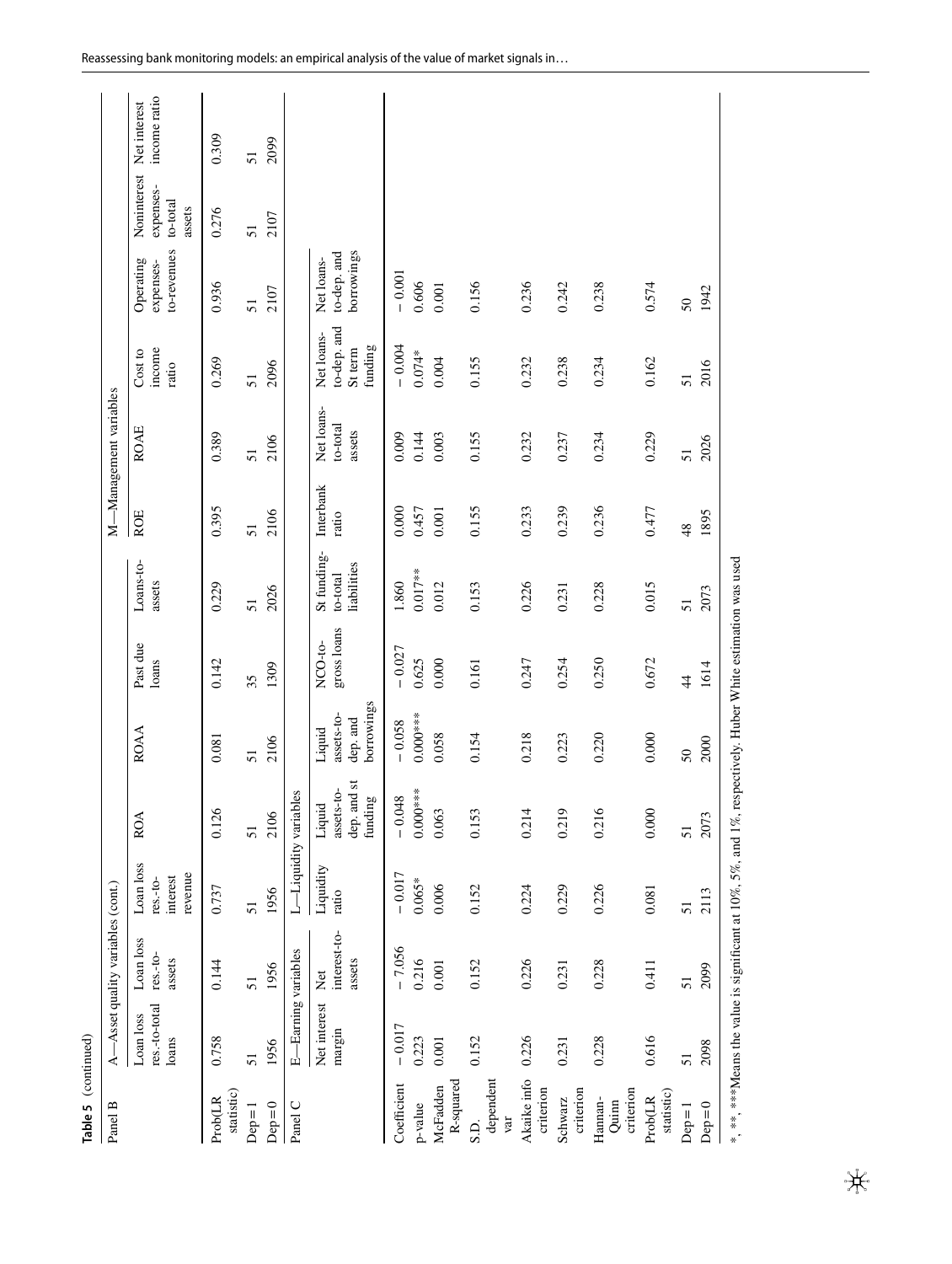<span id="page-13-0"></span>**Table 6** Multivariate logistic models—accounting model

|                                      | Model 1      | Model <sub>2</sub> | Model 3       | Model 4       | Model 5       |
|--------------------------------------|--------------|--------------------|---------------|---------------|---------------|
| Intercept                            | $-4.956$     | $-5.750$           | $-5.438$      | $-4.592$      | $-4.801$      |
|                                      | $(0.068)*$   | $(0.019)$ **       | $(0.022)$ **  | $(0.054)*$    | $(0.048)$ **  |
| log(assets)                          | 0.228        | 0.278              | 0.249         | 0.222         | 0.236         |
|                                      | (0.106)      | $(0.039)$ **       | $(0.060)*$    | (0.101)       | $(0.083)*$    |
| Total capital ratio                  | $-0.067$     |                    |               |               |               |
|                                      | (0.490)      |                    |               |               |               |
| Equity-to-assets                     | 1.634        |                    |               |               |               |
|                                      | (0.451)      |                    |               |               |               |
| Equity-to-dep. and st funding        | $-0.036$     |                    |               |               |               |
|                                      | (0.860)      |                    |               |               |               |
| Equity-to-liabilities                | $-1.497$     |                    |               |               |               |
|                                      | (0.454)      |                    |               |               |               |
| Capital funds-to-assets              | 0.068        | $-0.202$           | $-0.191$      | $-0.202$      | $-0.207$      |
|                                      | (0.824)      | $(0.040)$ **       | $(0.001)$ *** | $(0.001)$ *** | $(0.001)$ *** |
| Capital funds-to-gross loans         | $-0.060$     |                    |               |               |               |
|                                      | (0.583)      |                    |               |               |               |
| Loan loss res.-to-gross loans        | $-0.0251$    | $-0.041$           |               |               |               |
|                                      | (0.639)      | (0.474)            |               |               |               |
| Impaired loans-to-equity             | 0.000        | 0.001              |               |               |               |
|                                      | (0.724)      | $(0.076)*$         |               |               |               |
| <b>ROA</b>                           | $-0.156$     | $-0.098$           |               |               |               |
|                                      | (0.457)      | (0.573)            |               |               |               |
| Non perf. loans-to-gross loans       | 0.063        | 0.069              | 0.066         | 0.075         | 0.073         |
|                                      | $(0.014)$ ** | $(0.005)$ ***      | $(0.000)$ *** | $(0.000)$ *** | $(0.000)$ *** |
| Noninterest expenses-to-total assets | 0.099        | 0.147              | 0.145         |               |               |
|                                      | (0.713)      | (0.329)            | (0.117)       |               |               |
| Net interest income ratio            | $-0.966$     | $-0.961$           | $-0.996$      | $-0.913$      | $-0.975$      |
|                                      | (0.183)      | $(0.045)$ **       | $(0.0290)$ ** | $(0.047)$ **  | $(0.035)$ **  |
| Liquid assets-to-dep. and st funding | $-0.013$     | $-0.038$           | $-0.029$      | $-0.037$      | $-0.058$      |
|                                      | (0.881)      | (0.421)            | (0.508)       | (0.419)       | $(0.001)$ *** |
| Liquid assets-to-dep. and borrowings | $-0.050$     | $-0.032$           | $-0.041$      | $-0.031$      |               |
|                                      | (0.650)      | (0.654)            | (0.541)       | (0.656)       |               |
| McFadden R-squared                   | 0.2748       | 0.2704             | 0.2500        | 0.2449        | 0.2440        |
| Akaike info criterion                | 0.1711       | 0.1655             | 0.1644        | 0.1638        | 0.1624        |
| Prob(LR statistic)                   | 0.0000       | 0.0000             | 0.0000        | 0.0000        | 0.0000        |
| Obs with $Dep=0$                     | 1157         | 1221               | 1225          | 1225          | 1225          |
| Obs with $Dep = 1$                   | 24           | 26                 | 26            | 26            | 26            |
|                                      |              |                    |               |               |               |

Each column presents the estimated coefficient for the respective explanatory variable, followed by the correspondent *p* value under brackets below it. \*, \*\*, \*\*\* means the value is significant at 10%, 5%, and 1%, respectively. Huber White estimation was used

(Model 3). Further, the AIC measure improves if noninterest expenses-to-total assets is dropped (Model 4). Finally, in terms of liquidity variables, using only liquid assets-todeposits and short-term funding improves the model (Model 5).

From Models 1 to 5, AIC decreases, indicating that Model 5 is superior. Even though McFadden's R-squared decreases, given that this indicator does not take into account the number of parameters used, AIC is considered a better criterion to select the optimal accounting model. Similar to studies mentioned in the literature review, the results suggest that few accounting ratios can ft the data relatively well. In this case, capital funds-to-assets, nonperforming loans-to-gross loans, net interest income ratio, and liquid assets-to-deposits and short-term borrowings. Note that a more recent paper, Chiaramonte and Casu [[14](#page-20-8)] concluded that liquidity is relevant, in contrast to many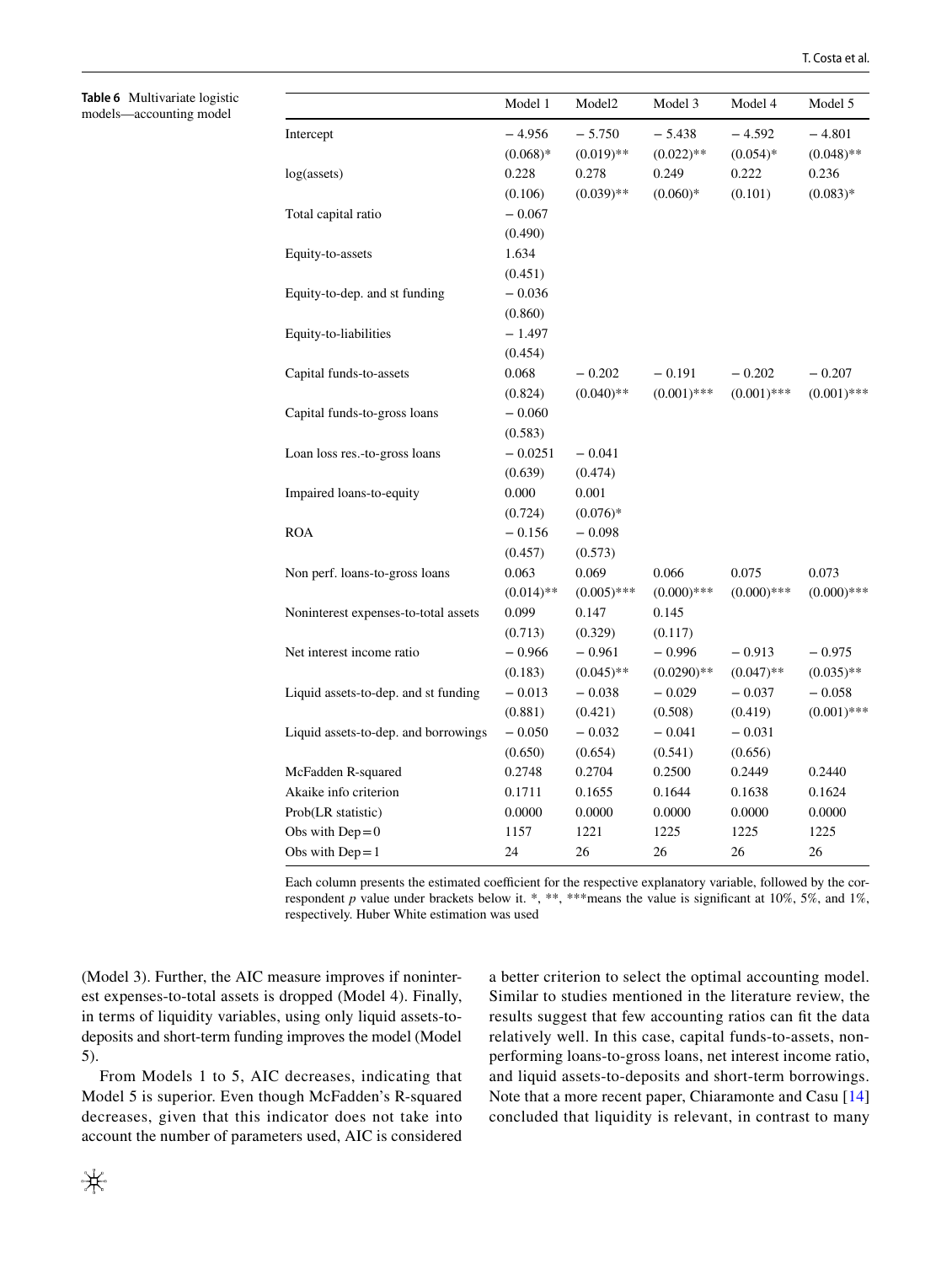|                                 | Return last<br>month | Return last<br>quarter | Return last<br>half-year | Return last<br>year                                                                                                                                | Return last<br>two years | ver last<br>Turno-<br>month | ver last<br>Turno-<br>quarter | Turnover<br>last half-<br>year | Turnover Turnover<br>last year last two | years  | Book to<br>market<br>Equity | Earnings per<br>share |
|---------------------------------|----------------------|------------------------|--------------------------|----------------------------------------------------------------------------------------------------------------------------------------------------|--------------------------|-----------------------------|-------------------------------|--------------------------------|-----------------------------------------|--------|-----------------------------|-----------------------|
| Coefficient                     | $-2.670$             | $-5.332$               | $-12.535$                | $-15.670$                                                                                                                                          | $-22.648$                | 0.000                       | 0.000                         | 0.000                          | 0.000                                   | 0.000  | 0.000                       | 0.000                 |
| p value                         | $0.001***$           | $0.000***$             | $0.000**$                | $0.000***$                                                                                                                                         | $0.000***$               | 0.487                       | 0.320                         | 0.319                          | 0.382                                   | 0.225  | $0.031***$                  | $0.004***$            |
| R-squared<br>McFadden           | 0.016                | 0.056                  | 0.111                    | 0.114                                                                                                                                              | 0.141                    | 0.000                       | 0.001                         | 0.001                          | 0.001                                   | 0.001  | 0.011                       | 0.021                 |
| S.D. depend-<br>ent var         | 0.158                | 0.159                  | 0.160                    | 0.158                                                                                                                                              | 0.146                    | 0.159                       | 0.162                         | 0.164                          | 0.166                                   | 0.166  | 0.147                       | 0.147                 |
| Akaike info<br>criterion        | 0.236                | 0.230                  | 0.217                    | 0.214                                                                                                                                              | 0.183                    | 0.244                       | 0.249                         | 0.254                          | 0.259                                   | 0.260  | 0.212                       | 0.211                 |
| Schwarz crite-<br>rion          | 0.241                | 0.235                  | 0.223                    | 0.219                                                                                                                                              | 0.190                    | 0.249                       | 0.254                         | 0.259                          | 0.265                                   | 0.266  | 0.219                       | 0.217                 |
| Hannan-Quinn 0.238<br>criterion |                      | 0.232                  | 0.219                    | 0.216                                                                                                                                              | 0.186                    | 0.245                       | 0.251                         | 0.256                          | 0.261                                   | 0.262  | 0.215                       | 0.213                 |
| statistic)<br>Prob(LR           | 0.003                | 0.000                  | 0.000                    | 0.000                                                                                                                                              | 0.000                    | 0.660                       | 0.570                         | 0.540                          | 0.566                                   | 0.428  | 0.040                       | 0.005                 |
| $Dep=1$                         | 58                   | 58                     | 57                       | 51                                                                                                                                                 | 38                       | 58                          | 58                            | 58                             | 57                                      | $50\,$ | 39                          | 39                    |
| $Dep=0$                         | 2206                 | 2166                   | 2120                     | 1933                                                                                                                                               | 1697                     | 2164                        | 2105                          | 2049                           | 1961                                    | 1714   | 1722                        | 1715                  |
|                                 |                      |                        |                          | *******Mean the value is significant at 10%, 5%, and 1%, respectively. Huber White estimation was used. Turnover = Trading shares/Number of shares |                          |                             |                               |                                |                                         |        |                             |                       |

<span id="page-14-0"></span>

| $\ddot{\phantom{0}}$<br>t early indicat<br>nivariate analysis of marke |
|------------------------------------------------------------------------|
|                                                                        |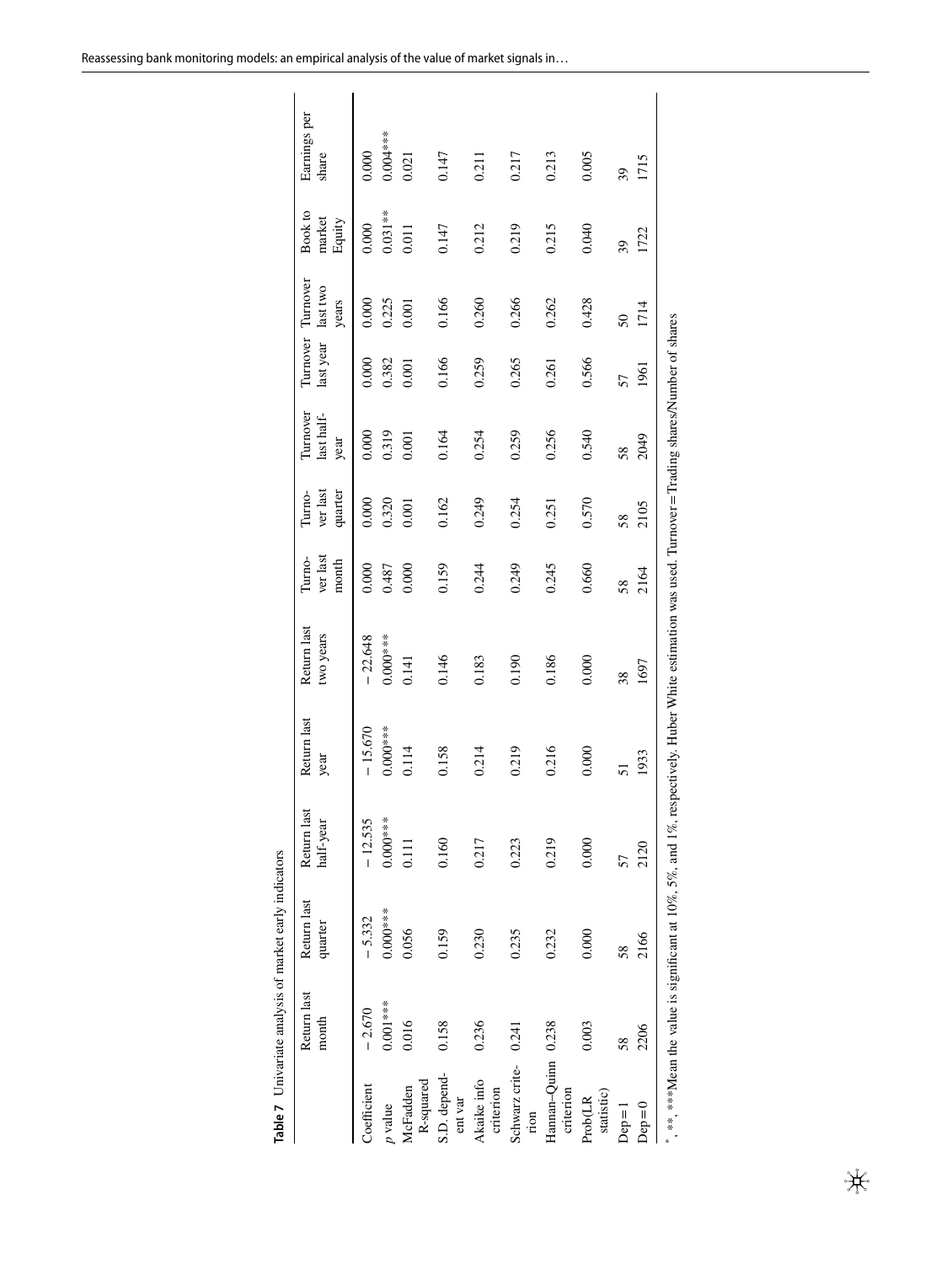articles using older data that did not found liquidity proxies signifcant [[7](#page-20-3), [21–](#page-20-15)[23](#page-20-17)].

# **Extended model**

Each of the market variables is individually analyzed through a univariate analysis, as illustrated by Eq. [2](#page-9-1) previously presented, and Table [7](#page-14-0) presents the results obtained. Observing the p-value, it is possible to conclude that all return variables tested are signifcant. Additionally, it is noted that the returns of half-year and longer periods present higher coefficients, higher McFadden R-squared, and lower AIC. Further, measures containing both accounting and market information—book-to-market of equity, and earnings per share—seem to be important to explain bank distress. In contrast, the results suggest that turnover indicators for several periods are irrelevant to predict distress events. The results obtained are similar to the ones of Curry et al. [\[10](#page-20-31)].

Table [8](#page-16-0) reveals the results of the extended models. Compared to the optimal accounting model (Model 5), it is possible to observe that all the extended models represented have higher McFadden R-squared and lower AIC, indicating that extended models are superior. Model I includes all the market variables mentioned above. It is possible to see that few variables are relevant in Model I, meaning that the coeffcients have high standard deviations. Further, the variable last year's return presents an unexpected positive signal, and turnover of last month, turnover of last quarter, and turnover of last year present an unexpected negative signal. Additionally, book-to-market equity also presents a negative signal. These unanticipated results may be due to the high standard deviation of coefficients.

A predictive model containing variables with high standard deviations tends to be very sample dependent, which means it is not robust and not useful for the purpose under study. Hence, market variables with a high p-value are dropped. Finally, Model III, which only includes the market variable last half-year return, is superior compared to the optimal accounting model found in the previous section.

Moreover, Table [8](#page-16-0) shows that the intercept decreases; in other words, the remaining probability of bank distress after controlling for the impact of the mention variables is not signifcant considering a 90% confdence level. The control variable, the logarithm of total assets, becomes irrelevant as it does capital funds to assets.

To conclude, for the purposes of this study more than compare the predictive power with previous studies, the relevance is to analyze the diferences between the accounting (Model 5) and the extended model (Model III). Given the higher McFadden R-squared and lower AIC in Model III, the results suggest that including market information can signifcantly add value to accounting-based monitoring models,

thus supporting Hypothesis I of this research. These results are coherent with previous literature (e.g., [\[10](#page-20-31), [28](#page-20-22), [36](#page-21-2)]).

### **Robustness test**

To test if the extended model has more predictive power after the strengthening of Pillar 3 information requirements is necessary to evaluate the model's performance before and after. Based on Progress Reports of Basel Committee on Banking Supervision [[62](#page-21-28)] and the EBA Pilar 3 reports [\[53\]](#page-21-19), it is possible to consider 2013 as the frst year with the implementation of the disclosure information requirements.

To assess if a higher information disclosure conducts to a higher ability of market signals to foreseen bank distress events, we will compare the result from the univariate and multivariate logit analysis in two periods (2007–2012 and 2013–2020). Table [9](#page-17-1) contains a summary of the univariate analysis of the accounting variables.

Overall, more variables are signifcant in 2013–19 than in 2007–12 (81% compared to 30%, respectively). The capital indicators are all signifcant with a 90% confdence level in the most recent period; nevertheless, in 2007–2012 only total capital ratio, capital funds to assets and capital funds to gross loans are relevant. Regarding the capital adequacy component, only ROA and ROAA are signifcant for the two periods considered. Further, loan loss reserves to interest revenue, ROA and ROAA are more relevant in 2007–2012. Cost to income is the only important management variable in both periods, and interestingly, all the management variables are relevant in the most recent period. Finally, regarding the liquidity measures, liquid assets to deposits and short-term funding and liquid assets to total deposits and borrowings have a p-value lower than  $1\%$  in both periods. Additionally, the liquidity ratio, short-term funding to total funding, and net loans to deposits and borrowings have a lower p-value in 2013–2020, compared to the previous period.

Note that in the more recent period, Europe has experienced a low-interest rates environment. Consequently, the interest margin in banks has decreased pressuring banks to change their business model. Therefore, an earning variable based on fees and commissions might become more relevant in the future. The results show that no earning variable is considered important in both periods. In 2007–2012 only operating expenses to total revenues are signifcant, and in 2013–2020 only noninterest expenses to total assets and net interest ratio are relevant.

In Table [10,](#page-18-0) it is possible to observe the univariate analysis of the market variables. For both periods, all the return measures are signifcant, but in 2013–2020 all have p-value equal to zero. For the period 2008–2012, there is no relevant turnover indicator; nonetheless, in the most recent period,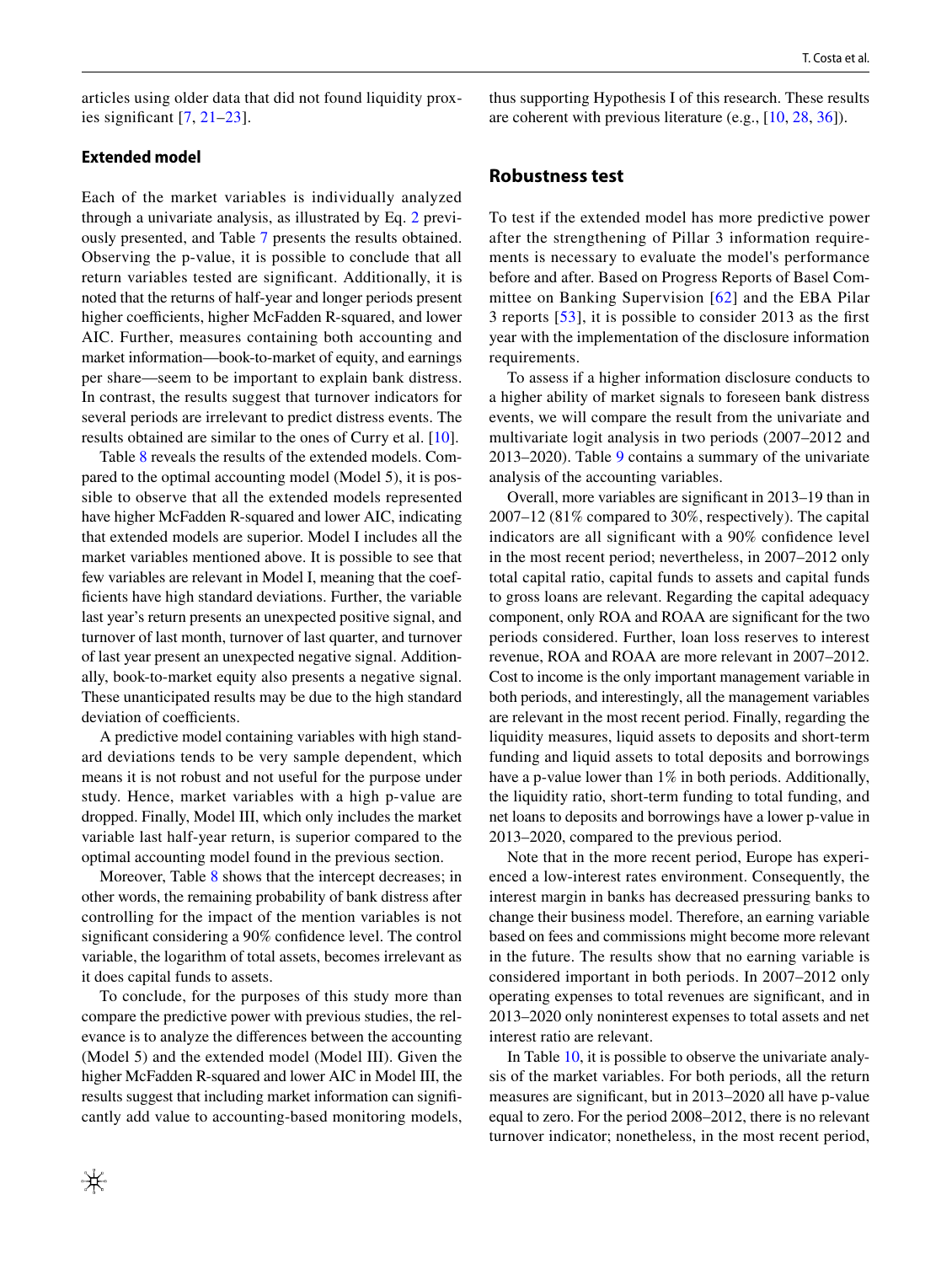Reassessing bank monitoring models: an empirical analysis of the value of market signals in…

<span id="page-16-0"></span>**Table 8** Multivariate logistic models—Extended model

|                                      | Model 5       | Model I       | Model II      | Model III     |
|--------------------------------------|---------------|---------------|---------------|---------------|
| Intercept                            | $-4.801$      | $-4.410$      | 0.603         | $-1.008$      |
|                                      | $(0.048)$ **  | (0.613)       | (0.877)       | (0.787)       |
| log(assets)                          | 0.236         | 0.267         | 0.032         | 0.090         |
|                                      | $(0.08)*$     | (0.557)       | (0.866)       | (0.622)       |
| Capital funds-to-assets              | $-0.207$      | $-0.023$      | $-0.187$      | $-0.145$      |
|                                      | $(0.001)$ *** | (0.920)       | (0.199)       | (0.104)       |
| Non perf. Loans-to-gross loans       | $0.073*$      | 0.077         | 0.067         | 0.081         |
|                                      | $(0.000)$ *** | $(0.005)$ *** | $(0.014)$ **  | $(0.001)$ *** |
| Net interest income ratio            | $-0.975$      | $-7.610$      | $-5.524$      | $-5.747$      |
|                                      | $(0.035)$ **  | $(0.096)*$    | $(0.059)*$    | $(0.032)$ **  |
| Liquid assets-to-dep. and st funding | $-0.058$      | $-0.075**$    | $-0.070$      | $-0.059$      |
|                                      | $(0.001)$ *** | (0.026)       | $(0.002)$ *** | $(0.001)$ *** |
| Return last month                    |               | $-1.309$      |               |               |
|                                      |               | (0.774)       |               |               |
| Return last quarter                  |               | $-0.331$      |               |               |
|                                      |               | (0.963)       |               |               |
| Return last half-year                |               | $-28.376$     | $-22.160$     | $-17.691$     |
|                                      |               | $(0.029)$ **  | $(0.000)$ *** | $(0.000)$ *** |
| Return last year                     |               | 15.703        |               |               |
|                                      |               | (0.355)       |               |               |
| Return last two years                |               | $-12.225$     |               |               |
|                                      |               | (0.120)       |               |               |
| Turnover last month                  |               | $-0.000$      |               |               |
|                                      |               | (0.999)       |               |               |
| Turnover last quarter                |               | $-0.009$      |               |               |
|                                      |               | (0.566)       |               |               |
| Turnover last half-year              |               | 0.012         |               |               |
|                                      |               | (0.288)       |               |               |
| Turnover last year                   |               | $-0.007$      |               |               |
|                                      |               | $(0.002)$ *** |               |               |
| Turnover last two years              |               | 0.001         | $-0.000$      |               |
|                                      |               | $(0.003)$ *** | (0.910)       |               |
| Book to market equity                |               | $-0.000$      | 0.000         |               |
|                                      |               | (0.860)       | (0.816)       |               |
| Earnings per share                   |               | $-0.000$      | $-0.000$      |               |
|                                      |               | (0.406)       | (0.967)       |               |
| McFadden R-squared                   | 0.2440        | 0.5066        | 0.4065        | 0.3767        |
| Akaike info criterion                | 0.1624        | 0.1162        | 0.1268        | 0.1146        |
| Prob(LR statistic)                   | 0.0000        | 0.0000        | 0.0000        | 0.0000        |
| Obs with $Dep = 0$                   | 1225          | 792           | 807           | 948           |
| Obs with $Dep = 1$                   | 26            | 11            | 14            | 15            |

Model 5 represents the best accounting model found in the previous step. Model I, II, and III include market variables. Each column presents the estimated coefficient for the respective explanatory variable, followed by the correspondent  $p$  value under brackets below it. \*, \*\*, \*\*\*Means the value is significant at 10%, 5%, and 1%, respectively. Huber White estimation was used

turnover of last month and turnover of the last year present a p-value lower than 10%. Lastly, book-to-market of equity ratio and earnings per share are relevant in 2008–2012 but not in 2013–2020.

Analyzing the model performance output in Table [11,](#page-19-0) it is possible to conclude that both the extended and the accounting model perform better in the most recent period (Model 5.2 and Model III.2), with an AIC of 0.085 compared to 0.111, respectively. However, notice that in the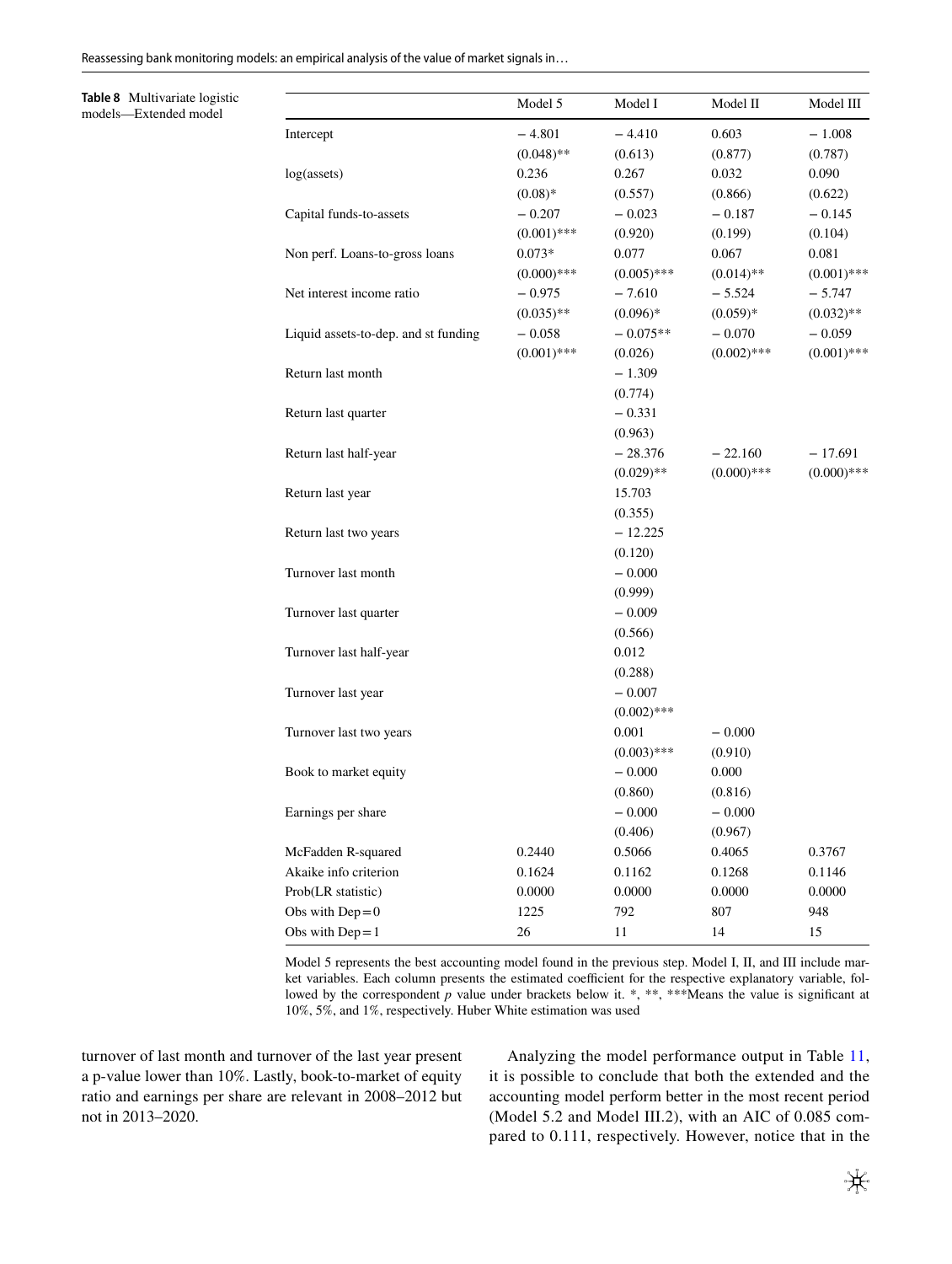<span id="page-17-1"></span>**Table 9** Univariate analysis of accounting variables: 2007–12 and 2013–20

|             |                                       | 2007-2020   |            | 2007-2012   |            | 2013-2020   |            |
|-------------|---------------------------------------|-------------|------------|-------------|------------|-------------|------------|
|             |                                       | Coefficient | $p$ value  | Coefficient | $p$ value  | Coefficient | $p$ value  |
| $\mathbf C$ | Total capital ratio                   | $-0.233$    | $0.000***$ | $-0.213$    | $0.004***$ | $-0.212$    | $0.000***$ |
|             | Equity-to-assets                      | $-0.055$    | $0.000***$ | $-0.086$    | 0.390      | $-0.051$    | $0.000***$ |
|             | Equity-to-net loans                   | $-0.014$    | 0.283      | $-0.003$    | 0.558      | $-0.025$    | $0.000***$ |
|             | Equity-to-gross loans                 | $-0.018$    | 0.315      | $-0.003$    | 0.593      | $-0.035$    | $0.072*$   |
|             | Equity-to-dep. and st funding         | $-0.006$    | $0.002***$ | $-0.049$    | 0.558      | $-0.006$    | $0.001***$ |
|             | Equity-to-liabilities                 | $-0.072$    | $0.002***$ | $-0.047$    | 0.579      | $-0.073$    | $0.000***$ |
|             | Capital funds-to-assets               | $-0.239$    | $0.000***$ | $-0.266$    | $0.001***$ | $-0.164$    | $0.002***$ |
|             | Capital funds-to-gross loans          | $-0.201$    | $0.000***$ | $-0.191$    | $0.000***$ | $-0.176$    | $0.000***$ |
| A           | Impaired loans-to-equity              | 0.002       | $0.005***$ | 0.002       | 0.259      | 0.002       | $0.006***$ |
|             | Non perf. loans-to-gross loans        | 0.025       | $0.003***$ | 0.026       | 0.139      | 0.028       | $0.006***$ |
|             | Loan loss res.-to-non perf. loans     | $-0.013$    | $0.008***$ | $-0.004$    | 0.196      | $-0.022$    | $0.002***$ |
|             | Coverage ratio                        | $-1.300$    | $0.008***$ | $-0.307$    | 0.426      | $-2.160$    | $0.002***$ |
|             | Loan loss res.-to-gross loans         | 0.034       | $0.000***$ | 0.038       | 0.138      | 0.040       | $0.000***$ |
|             | Loan loss res.-to-total loans         | 0.072       | 0.248      | 1.733       | 0.246      | 0.097       | 0.120      |
|             | Loan loss res.-to-assets              | 1.244       | $0.027**$  | 3.850       | 0.209      | 1.403       | $0.016**$  |
|             | Loan loss res.-to-interest revenue    | 0.001       | 0.196      | 0.186       | $0.024**$  | 0.002       | 0.109      |
|             | <b>ROA</b>                            | $-0.025$    | $0.007***$ | $-0.261$    | $0.001***$ | $-0.021$    | $0.005***$ |
|             | <b>ROAA</b>                           | $-0.031$    | $0.026**$  | $-0.260$    | $0.001***$ | $-0.026$    | $0.009***$ |
|             | Past due loans                        | 0.000       | $0.016**$  | 0.000       | 0.264      | 0.000       | $0.015**$  |
|             | Loans-to-assets                       | 0.897       | 0.144      | $-0.626$    | 0.507      | 2.365       | $0.000***$ |
| М           | <b>ROE</b>                            | $-0.002$    | 0.239      | 0.000       | 0.635      | $-0.002$    | $0.006***$ |
|             | <b>ROAE</b>                           | $-0.002$    | 0.226      | 0.000       | 0.769      | $-0.002$    | $0.019**$  |
|             | Cost to income ratio                  | 0.001       | $0.075*$   | 0.006       | $0.000***$ | 0.001       | $0.080*$   |
|             | Operating expenses-to-revenues        | 0.002       | 0.728      | 0.619       | $0.000***$ | 0.000       | 0.970      |
|             | Noninterest expenses-to-total assets  | $-0.024$    | $0.045**$  | 0.004       | 0.892      | $-0.029$    | $0.014**$  |
|             | Net interest income ratio             | 0.322       | $0.039**$  | $-0.181$    | 0.800      | 0.387       | $0.014**$  |
| Ε           | Net interest margin                   | $-0.017$    | 0.223      | $-0.097$    | 0.162      | $-0.010$    | 0.418      |
|             | Net interest-to-assets                | $-7.056$    | 0.216      | $-26.414$   | 0.154      | $-4.175$    | 0.452      |
| L           | Liquidity ratio                       | $-0.017$    | $0.065*$   | 0.003       | 0.820      | $-0.033$    | $0.003***$ |
|             | Liquid assets-to-dep. and st funding  | $-0.048$    | $0.000***$ | $-0.051$    | $0.006***$ | $-0.047$    | $0.001***$ |
|             | Liquid assets-to-dep. and borrowings  | $-0.058$    | $0.000***$ | $-0.080$    | $0.005***$ | $-0.050$    | $0.005***$ |
|             | NCO-to-gross loans                    | $-0.027$    | 0.625      | 0.134       | 0.730      | $-0.053$    | 0.373      |
|             | St funding-to-total liabilities       | 1.860       | $0.017**$  | 0.326       | 0.735      | 3.783       | $0.004***$ |
|             | Interbank ratio                       | 0.000       | 0.457      | $-0.009$    | $0.020**$  | 0.000       | 0.417      |
|             | Net loans-to-total assets             | 0.009       | 0.144      | $-0.006$    | 0.507      | 0.024       | $0.000***$ |
|             | Net loans-to-dep. and St term funding | $-0.004$    | $0.074*$   | $-0.005$    | 0.390      | $-0.004$    | $0.050*$   |
|             | Net loans-to-dep. and borrowings      | $-0.001$    | 0.606      | $-0.007$    | 0.433      | 0.000       | $0.020**$  |

\*, \*\*, \*\*\*Means the value is signifcant at 10%, 5%, and 1%, respectively

period 2007–2012 the diferences between the extended and accounting model are less noticeable, with an AIC of 0.336 compared to 0.344, respectively.

The results presented in this section support Hypothesis II of this research, the market variable has more predictive power after the implementation of Pillar 3 information requirements. This is observed not only by the univariate analysis but also through the higher superiority of the extended model compared to the accounting model in the most recent period considering the AIC and the McFadden R-squared.

# <span id="page-17-0"></span>**Conclusion**

A stable banking system is crucial to the stability of the overall economy; thus, having adequate bank monitoring models is important. The results of this study are essential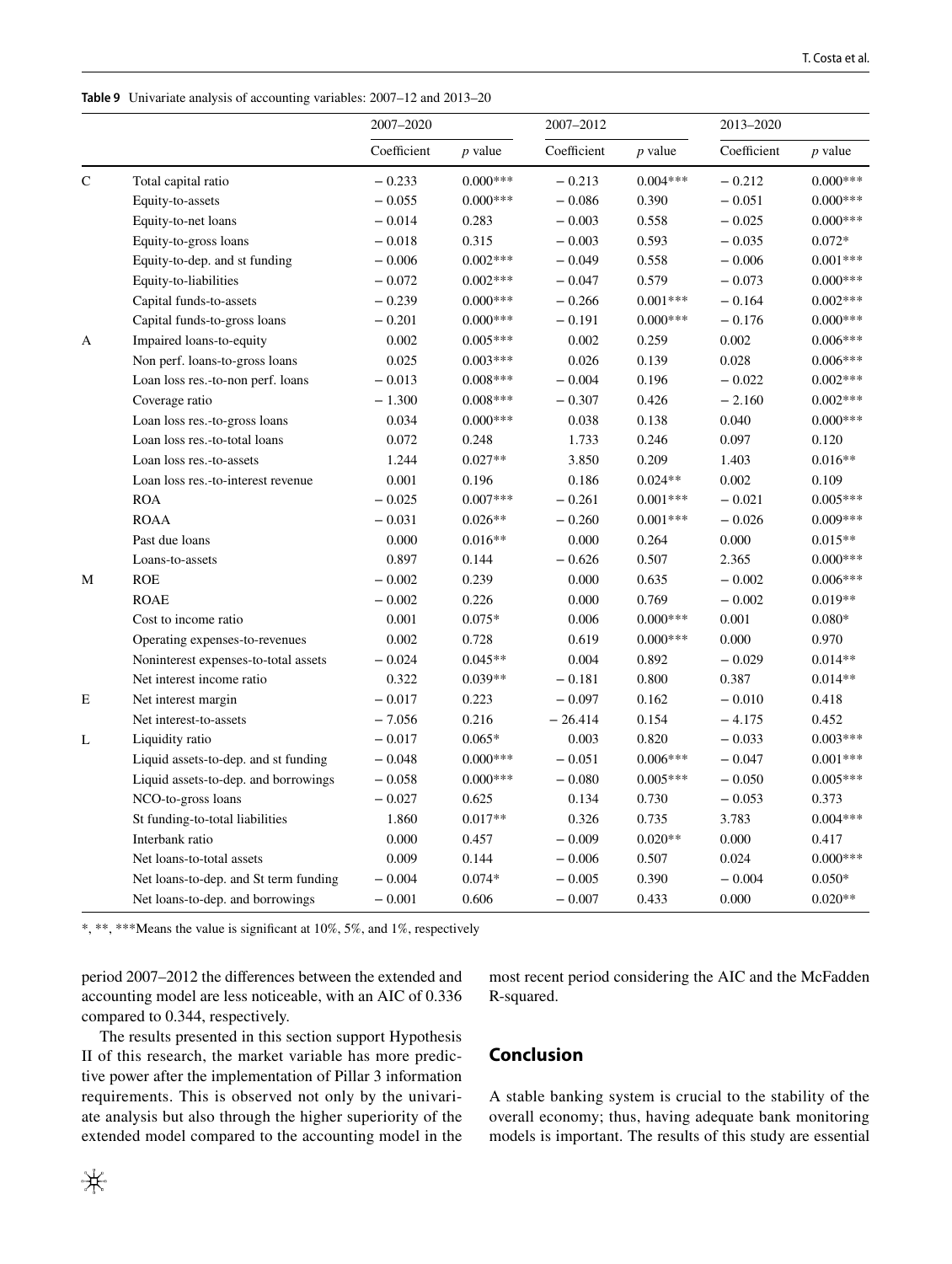<span id="page-18-0"></span>

| CICC CICC<br>;<br>į<br>$\frac{1}{2}$<br><b>Contractor</b> |
|-----------------------------------------------------------|
| í<br>j                                                    |
|                                                           |

|                               | Return last<br>month | Return last<br>quarter                                                                                                                                   | Return last<br>half-year | Return last<br>year | Return last<br>two years | ver last<br>Turno-<br>month | ver last<br>quarter<br>Turno- | Turnover<br>last half-<br>year | Turnover last<br>year | Turnover<br>last two<br>years | Book to<br>market<br>Equity | Earnings per<br>share |
|-------------------------------|----------------------|----------------------------------------------------------------------------------------------------------------------------------------------------------|--------------------------|---------------------|--------------------------|-----------------------------|-------------------------------|--------------------------------|-----------------------|-------------------------------|-----------------------------|-----------------------|
| Panel A: Period 2007-2012     |                      |                                                                                                                                                          |                          |                     |                          |                             |                               |                                |                       |                               |                             |                       |
| Coefficient                   | $-2.610$             | $-7.118$                                                                                                                                                 | $-10.323$                | $-10.050$           | $-15.252$                | 0.000                       | 0.000                         | 0.000                          | 0.000                 | 0.000                         | 0.000                       | 0.000                 |
| p value                       | $0.054*$             | $0.000***$                                                                                                                                               | $0.000***$               | $0.025***$          | $0.048***$               | 0.314                       | 0.162                         | 0.167                          | 0.206                 | 0.140                         | $0.001***$                  | $0.000***$            |
| R-squared<br>McFadden         | 0.012                | 0.060                                                                                                                                                    | 0.073                    | 0.067               | 0.051                    | 0.002                       | 0.004                         | 0.004                          | 0.004                 | 0.008                         | 0.048                       | 0.050                 |
| S.D. depend-<br>ent var       | 0.213                | 0.216                                                                                                                                                    | 0.216                    | 0.221               | 0.197                    | 0.217                       | 0.221                         | 0.224                          | 0.226                 | 0.233                         | 0.231                       | 0.232                 |
| Akaike info<br>criterion      | 0.384                | 0.373                                                                                                                                                    | 0.369                    | 0.386               | 0.331                    | 0.399                       | 0.409                         | 0.419                          | 0.425                 | 0.445                         | 0.428                       | 0.429                 |
| criterion<br>Schwarz          | 0.397                | 0.386                                                                                                                                                    | 0.382                    | 0.402               | 0.352                    | 0.412                       | 0.422                         | 0.433                          | 0.440                 | 0.463                         | 0.455                       | 0.456                 |
| criterion<br>Hannan-<br>Quinn | 0.389                | 0.378                                                                                                                                                    | 0.374                    | 0.392               | 0.339                    | 0.404                       | 0.414                         | 0.424                          | 0.431                 | 0.452                         | 0.439                       | 0.439                 |
| statistic)<br>Prob(LR         | 0.062                | 0.000                                                                                                                                                    | $0.000$                  | $0.000\,$           | 0.009                    | 0.455                       | 0.314                         | 0.308                          | 0.334                 | 0.190                         | 0.019                       | 0.017                 |
| $Dep=1$                       | 35                   | 35                                                                                                                                                       | 34                       | 28                  | $\overline{16}$          | 35                          | 35                            | 35                             | 34                    | 28                            | $15 \,$                     | $15 \,$               |
| $Dep=0$                       | 699                  | 679                                                                                                                                                      | 659                      | 515                 | 380                      | 671                         | 648                           | 625                            | 595                   | 458                           | 251                         | 250                   |
| Panel B: Period 2013-2019     |                      |                                                                                                                                                          |                          |                     |                          |                             |                               |                                |                       |                               |                             |                       |
| Coefficient                   | $-2.865$             | $-4.109$                                                                                                                                                 | $-13.298$                | $-19.018$           | $-25.123$                | 0.000                       | 0.000                         | 0.000                          | 0.000                 | 0.000                         | 0.000                       | 0.000                 |
| $p$ value                     | $0.002***$           | $0.000***$                                                                                                                                               | $0.000***$               | $0.000***$          | $0.000***$               | $0.087*$                    | 0.390                         | 0.152                          | $0.067*$              | 0.625                         | 0.538                       | 0.165                 |
| R-squared<br>McFadden         | 0.023                | 0.049                                                                                                                                                    | 0.119                    | 0.134               | 0.197                    | $0.001\,$                   | 0.000                         | 0.001                          | 0.001                 | 0.000                         | 0.000                       | $0.001\,$             |
| S.D. depend-<br>ent var       | 0.122                | 0.123                                                                                                                                                    | 0.124                    | 0.125               | 0.127                    | 0.122                       | 0.124                         | 0.125                          | 0.128                 | 0.130                         | 0.126                       | 0.126                 |
| Akaike info<br>criterion      | 0.155                | 0.153                                                                                                                                                    | 0.144                    | 0.145               | 0.138                    | 0.160                       | 0.163                         | 0.166                          | 0.171                 | 0.177                         | 0.167                       | 0.168                 |
| criterion<br>Schwarz          | 0.162                | 0.160                                                                                                                                                    | 0.151                    | 0.152               | 0.145                    | 0.167                       | 0.170                         | 0.173                          | 0.179                 | 0.185                         | 0.174                       | 0.175                 |
| criterion<br>Hannan-<br>Quinn | 0.158                | 0.155                                                                                                                                                    | 0.146                    | 0.147               | 0.140                    | 0.162                       | 0.166                         | 0.169                          | 0.174                 | 0.180                         | 0.170                       | 0.170                 |
| statistic)<br>Prob(LR         | 0.012                | 0.001                                                                                                                                                    | $0.000$                  | 0.000               | 0.000                    | 0.627                       | 0.791                         | 0.684                          | 0.621                 | 0.870                         | 0.862                       | 0.680                 |
| $Dep=1$                       | 23                   | 23                                                                                                                                                       | 23                       | 23                  | 22                       | 23                          | 23                            | 23                             | 23                    | 22                            | $\overline{24}$             | $\overline{24}$       |
| $Dep=0$                       | 1507                 | 1487                                                                                                                                                     | 1461                     | 1418                | 1317                     | 1493                        | 1457                          | 1424                           | 1366                  | 1256                          | 1471                        | 1465                  |
|                               |                      | *, ***, ****Means the value is significant at 10%, 5%, and 1%, respectively. Huber White estimation was used. Turnover = Trading shares/Number of shares |                          |                     |                          |                             |                               |                                |                       |                               |                             |                       |

 $\mathbf{H}$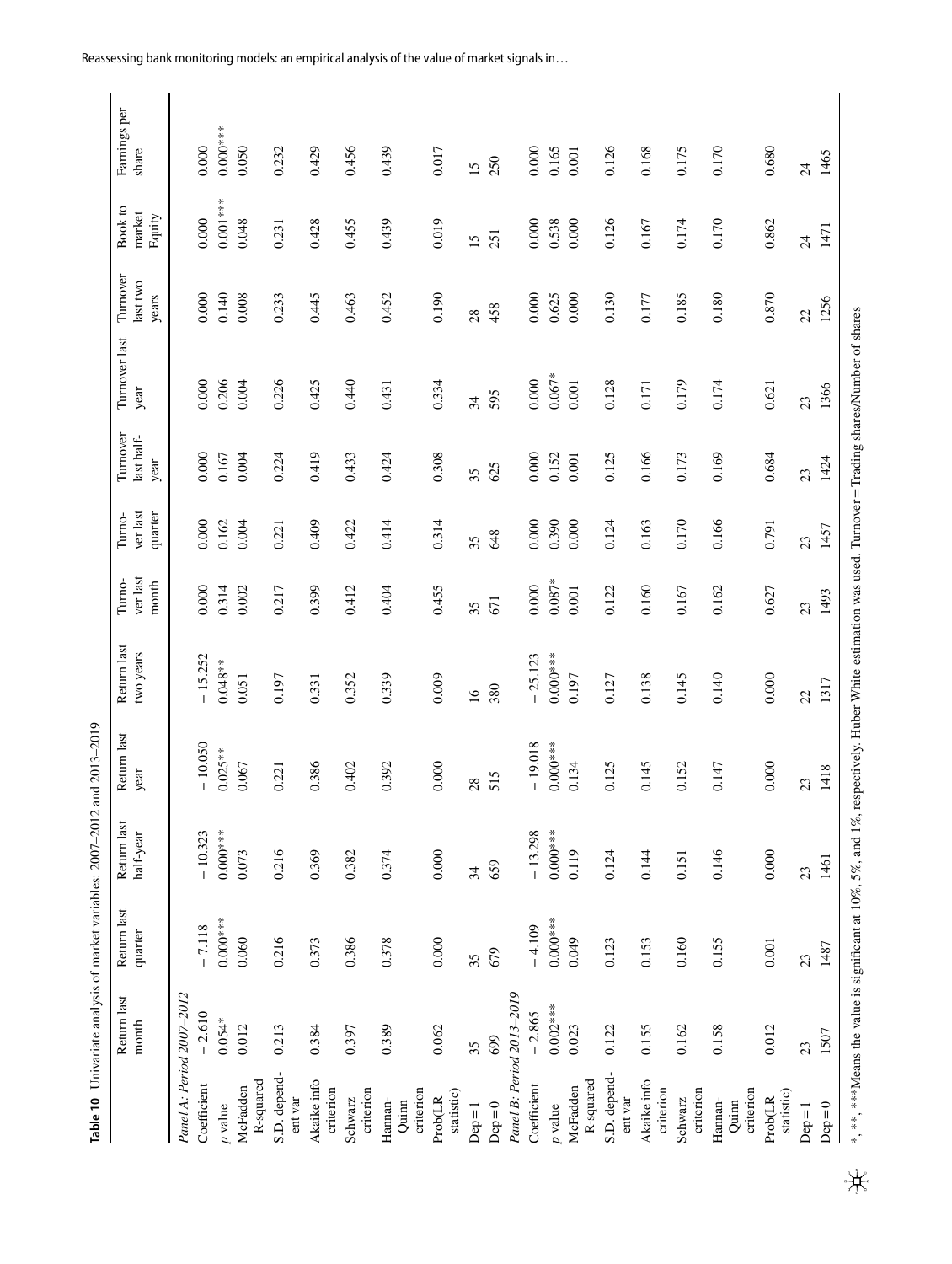<span id="page-19-0"></span>**Table 11** Accounting and extended model: 2007–12 and 2013–20

|                                      | Model 5.1     | Model 5.2     | Model III.1   | Model III.2   |
|--------------------------------------|---------------|---------------|---------------|---------------|
| Intercept                            | $-11.695$     | $-0.327$      | $-0.629$      | 0.914         |
|                                      | $(0.004)$ *** | (0.922)       | (0.884)       | (0.879)       |
| log(asserts)                         | 0.689         | $-0.082$      | 0.113         | $-0.014$      |
|                                      | $(0.004)$ *** | (0.643)       | (0.516)       | (0.958)       |
| Capital funds-to-assets              | $-0.157$      | $-0.173$      | $-0.220$      | $-0.113$      |
|                                      | $(0.070)*$    | $(0.020)$ **  | (0.278)       | (0.323)       |
| Non perf. Loans-to-gross loans       | 0.051         | 0.107         | 0.034         | 0.104         |
|                                      | (0.101)       | $(0.000)$ *** | (0.696)       | $(0.000)$ *** |
| Net interest income ratio            | $-0.668$      | $-1.582$      | $-4.064$      | $-6.732$      |
|                                      | (0.553)       | $(0.016)$ **  | (0.231)       | (0.113)       |
| Liquid assets-to-dep. and st funding | $-0.091$      | $-0.059$      | $-0.044$      | $-0.091$      |
|                                      | $(0.001)$ *** | $(0.0865)*$   | $(0.002)$ *** | $(0.060)*$    |
| Return half-year                     |               |               | $-10.335$     | $-17.395$     |
|                                      |               |               | $(0.021)$ **  | $(0.005)$ *** |
| McFadden R-squared                   | 0.3103        | 0.2779        | 0.2509        | 0.4460        |
| Akaike info criterion                | 0.3438        | 0.1109        | 0.3358        | 0.0851        |
| Prob(LR statistic)                   | 0.0000        | 0.0000        | 0.0473        | 0.0000        |
| Obs with $Dep=0$                     | 224           | 1001          | 149           | 799           |
| Obs with $Dep = 1$                   | 13            | 13            | 6             | 9             |

Model x.1 indicates that is the model x in the frst period, from 2007 to 12, and the Model x.2 indicates that is the model x estimation for the period 2013–19

Each column presents the estimated coefficient for the respective explanatory variable, followed by the correspondent *p* value under brackets below it. \*,\*\*,\*\*\*Means the value is significant at  $10\%$ , 5% and 1%, respectively. Huber White estimation was used

not only to strengthen the scientifc research but also to the development of new bank monitoring models that can better detect distress events. These fndings are pertinent to guide regulators in future discussions regarding information disclosure requirements and the introduction of market signals in the banking supervisory process.

A total of 81 distress events in a sample of 248 European banks from 2008 to 2020 were analyzed. Using univariate logistic analysis and a stepwise approach, an accounting model and an extended model were obtained that include market variables. Comparing the two models based on McFadden R-squared and AIC indicator, it is possible to observe that the extended model is superior. These fndings suggest that market information adds signifcant predictive power to accounting-based bank monitoring models during the period analyzed even when the market information is not dated closer to distress event than the accounting information.

Moreover, two periods are analyzed separately, from 2008 to 2012, representing the period before Pillar 3 information requirements implementation, and from 2013 to 2020, being the period after its implementation. First, it is detected interesting trends in the accounting variables. In 2013–2020 all management variables are relevant and the earning indicators using noninterest information become more significant—align with the period of low-interest rates environment. Further, liquidity measures become more relevant.

Second, examining the accounting and extended model performance in both periods, it is possible to conclude that during 2013–2020 the extended model performs better than the accounting model. However, from 2008 to 2012 there are less noticeable diferences in the McFadden R-squared and AIC indicator between the two models. These fndings suggest that the market variable has more predictive power after the implementation of Pillar 3 information requirements.

This study has a few limitations. First, the classifcations of distress events based on state intervention are to some extent subjective. Second, more frequent indicators were not available to most of the banks analyzed to allow a more diverse range of market variables. The use of annual data has limitations in terms of providing supervisors an efective warning mechanism. So, the use of higher frequency data—for instance, quarterly data—would thus be preferable.

Forthcoming studies can establish more objective criteria to classify distress banks and study diferent market indicators. Future research can also explore the change in the relevance of diferent accounting variables already detected in this study. Also, with access to more frequent market indicators, a similar analysis studying diferent time horizons and specifc impacts can be conducted.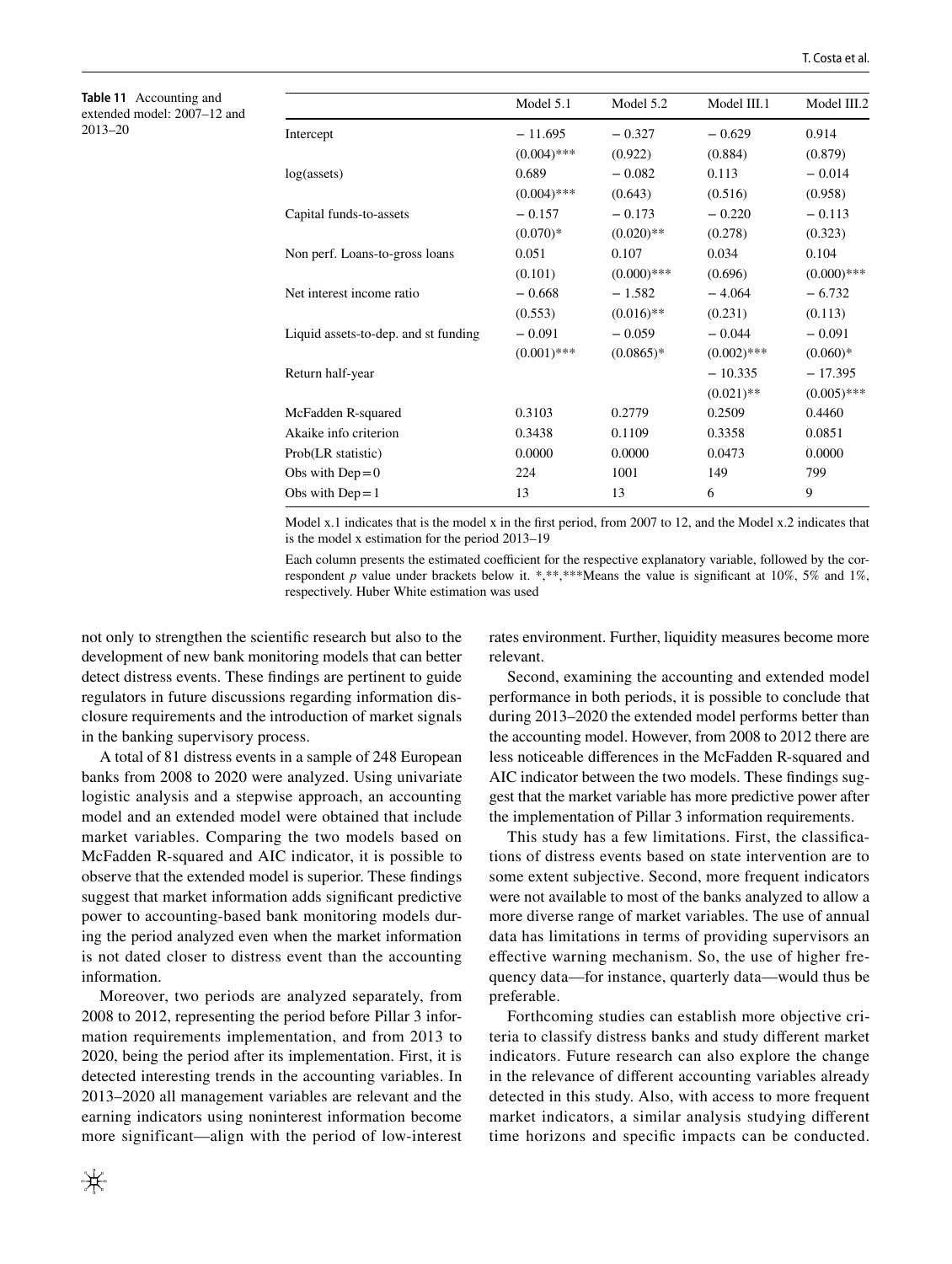Namely, the ECB zero interest rate policy or the adoption of the Single Supervisory Mechanism could have infuenced the relative contributions of accounting and market variables by changing supervisor's reaction function and/or the information content of banks' fnancial statements. Additionally, further research could study how state interventions prompted by Covid-19 (especially guarantee lines) impacted banking stability. Finally, a future revision of Pillar 3 is expected to be implemented on 1 January 2023, and consequently, similar studies after that implementation should be conducted.

**Supplementary Information** The online version contains supplementary material available at<https://doi.org/10.1057/s41261-022-00194-4>.

## **References**

- <span id="page-20-0"></span>1. Grossman, R.S. 1993. The macroeconomic consequences of bank failures under the national banking system. *Explorations in Economic History* 30 (3): 294–320.
- <span id="page-20-1"></span>2. Flannery, M.J., and R.R. Bliss. 2019. Market discipline in regulation: Pre- and post-crisis, Chapt. 23. In: *Oxford Handbook of Banking 3e*, eds. Allen N. Berger, Philip Molyneux, and John O. S. Wilson. Oxford University Press.
- <span id="page-20-2"></span>3. Curry, T.J., G.S. Fissel, and G.A. Hanweck. 2008. Equity market information, bank holding company risk, and market discipline. *Journal of Banking & Finance* 32 (5): 807–819.
- <span id="page-20-25"></span>4. Flannery, M.J., and S.M. Sorescu. 1996. Evidence of bank market discipline in subordinated debenture yields: 1983–1991. *The Journal of Finance* 51 (4): 1347–1377.
- <span id="page-20-24"></span>5. Furlong, F.T., and R. Williams. 2006. Financial market signals and banking supervision: Are current practices consistent with research fndings? *Federal Reserve Bank of San Francisco, Economic Review* 17–29.
- <span id="page-20-27"></span>6. Jagtiani, J., and C. Lemieux. 2001. Market discipline prior to bank failure. *Journal of Economics and Business* 53 (2–3): 313–324.
- <span id="page-20-3"></span>7. Poghosyan, T., and M. Cihak. 2011. Distress in European banks: An analysis based on a new dataset. *Journal of Financial Services Research* 40: 163–184.
- <span id="page-20-4"></span>8. Oliveira, V., and C. Raposo. 2019. How did regulation and market discipline infuence banking distress in Europe? Lessons from the global fnancial crisis. *Studies in Economics and Finance* 37 (1): 160–198.
- <span id="page-20-5"></span>9. Cole, R.A., and L.J. White. 2011. Déjà vu all over again: The causes of U.S. commercial bank failures this time around. *Journal of Financial Service Research* 42: 5–29.
- <span id="page-20-31"></span>10. Curry, T.J., P.J. Elmer, and G.S. Fissel. 2007. Equity market data, bank failures and market efficiency. Journal of Economics *and Business* 59 (6): 536–559.
- <span id="page-20-6"></span>11. Gunther, J.W., M.E. Levonian, and R.R. Moore. 2001. Can the stock market tell bank supervisors anything they don't already know? *Federal Reserve Bank of Dallas Economic and Financial Review* 2–9.
- <span id="page-20-7"></span>12. Arena, M. 2008. Bank failures and bank fundamentals: A comparative analysis of Latin America and East Asia during the nineties using bank-level data. *Journal of Banking & Finance* 32 (2): 299–310.
- <span id="page-20-32"></span>13. Betz, F., S. Oprica, T. Peltonen, and P. Sarlin. 2013. *Predicting distress in European banks*. Working Paper Series.
- <span id="page-20-8"></span>14. Chiaramonte, L., and B. Casu. 2017. Capital and liquidity ratios and fnancial distress. Evidence from the European banking industry. *The British Accounting Review* 49: 138–161.
- <span id="page-20-9"></span>15. Sironi, A. 2003. Testing for market discipline in the european banking industry: Evidence from subordinated debt issues. *Journal of Money, Credit and Banking* 35: 443–472.
- <span id="page-20-10"></span>16. Gropp, R., J. Vesala, and G. Vulpes. 2006. Equity and bond market signals as leading indicators of bank fragility. *Journal of Money, Credit and Banking* 38 (2): 399–428.
- <span id="page-20-11"></span>17. Distinguin, I., P. Rous, and A. Tarazi. 2006. Market discipline and the use of stock market data to predict bank fnancial distress. *Journal of Financial Services Research* 30: 151–176.
- <span id="page-20-12"></span>18. Miller, S., E. Olson, and T.J. Yeager. 2015. The relative contributions of equity and subordinated debt signals as predictors of bank distress during the fnancial crisis. *Journal of Financial Stability* 16: 118–137.
- <span id="page-20-13"></span>19. Federal Reserve. 2017. *Commercial bank examination manual, Board of Governors of the Federal Reserve System*, 1–2. Washington, USA.
- <span id="page-20-14"></span>20. Thomson, J.B. 1991. Predicting bank failures in the 1980s. *Federal Reserve Bank of Cleveland, Economic Review* 27 (1): 9–20.
- <span id="page-20-15"></span>21. Whalen, G., and J. Thomson. 1988. Using fnancial data to identify changes in bank condition. *Federal Reserve Bank of Cleveland, Economic Review* 24 (2): 17–26.
- <span id="page-20-16"></span>22. Cole, R.A., and J.W. Gunther. 1995. Separating the likelihood and timing of bank failure. *Journal of Banking and Finance* 19 (6): 1073–1089.
- <span id="page-20-17"></span>23. Cleary, S., and G. Hebb. 2016. An efficient and functional model for predicting bank distress: In and out of sample evidence. *Journal of Banking & Finance* 64: 101–111.
- <span id="page-20-18"></span>24. Männasoo, K., and D.G. Mayes. 2009. Explaining bank distress in Eastern European transition economies. *Journal of Banking & Finance* 33 (2): 244–253.
- <span id="page-20-19"></span>25. Filippopoulou, C., E. Galariotis, and S. Spyrou. 2020. An early warning system for predicting systemic banking crises in the Eurozone: A logit regression approach. *Journal of Economic Behavior & Organization* 172: 344–363.
- <span id="page-20-20"></span>26. Persson, M., and M. Blavarg. 2003. The use of market indicators in fnancial stability analysis. *Sveriges Riksbank Economic Review* 2: 5–28.
- <span id="page-20-21"></span>27. Berger, A.N., S.M. Davies, and M.J. Flannery. 2000. Comparing market and supervisory assessments of bank performance: Who knows what and when? *Journal of Money, Credit and Banking* 32: 641–667.
- <span id="page-20-22"></span>28. Burton, S., and G. Seale. 2005. A survey of current and potential uses of market data by the FDIC. *FDIC Banking Review* 17: 1–18.
- <span id="page-20-23"></span>29. Feldman, R., and M. Levonian. 2001. *Market data and bank supervision: The transition to practical use*. Federal Reserve Bank of Minneapolis. [https://www.minneapolisfed.org/article/](https://www.minneapolisfed.org/article/2001/market-data-and-bank-supervision-the-transition-to-practical-use) [2001/market-data-and-bank-supervision-the-transition-to-pract](https://www.minneapolisfed.org/article/2001/market-data-and-bank-supervision-the-transition-to-practical-use) [ical-use.](https://www.minneapolisfed.org/article/2001/market-data-and-bank-supervision-the-transition-to-practical-use)
- <span id="page-20-26"></span>30. Evanof, D.D., and L.D. Wall. 2001. Sub-debt yield spreads as bank risk measures. *Journal of Financial Services Research* 20: 121–145.
- <span id="page-20-28"></span>31. Norden, L., and M. Weber. 2004. Informational efficiency of credit default swap and stock markets: The impact of credit rating announcements. *Journal of Banking & Finance* 28 (11): 2813–2843.
- <span id="page-20-29"></span>32. Flannery, M.J., J.F. Houston, and F. Partnoy. 2010. Credit default sawp spreads as viable aubstitutes for credit ratings. *University of Pennsylvania Law Review* 158 (7): 2085–2123.
- <span id="page-20-30"></span>33. Ötker-Robe, İ., and J. Podpiera. 2010. *The fundamental determinants of credit default risk for European large complex fnancial institutions*. IMF Working paper WP/10/153.